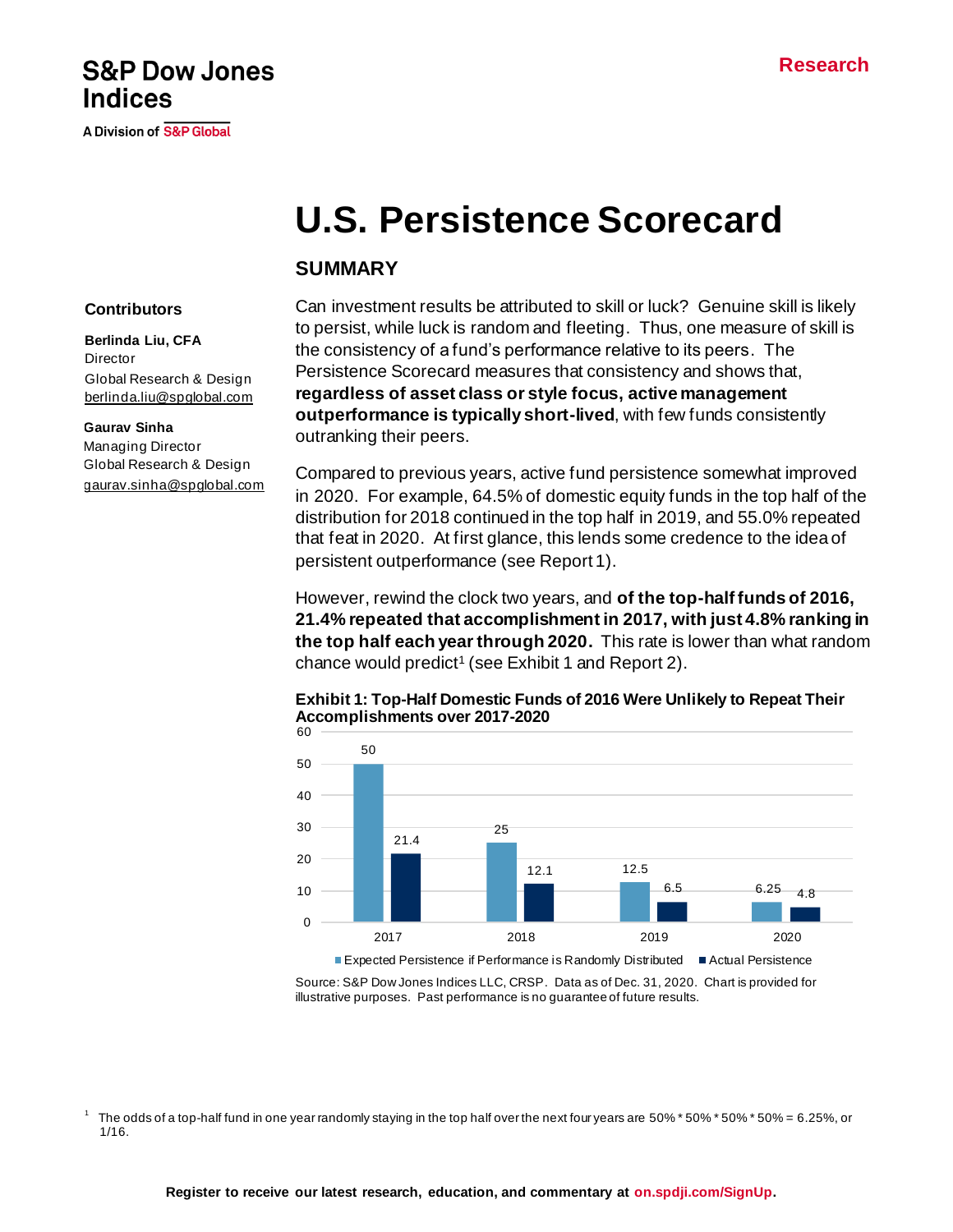This difference in persistence over three- and five-year windows was also visible in top-quartile funds. Of the top-quartile domestic equity funds in 2018, 33.7% managed to stay in the top quartile annually through 2020. In fact, in every equity category, more than 25% of 2018's top-quartile funds stayed in the top quartile annually through 2020. Looking at 2016's top-quartile funds paints a different picture: even in the best-performing category, mid-cap funds, only 1.5% of funds managed to stay in the top quartile annually through 2020 (see Reports 1 and 2).

Some statistically minded readers might note that these numbers are better than what would be expected if fund performance was randomly distributed. For example, the odds that a fund could remain in the top quartile for four consecutive years might be calculated as  $(25%)^4 = 0.39%$ , and the 1.5% referenced above is substantially better than that. **While the persistence report does not prove that fund performance is completely random, from a practical or decision-making perspective, it reinforces the notion that choosing between active funds on the basis of previous outperformance is a misguided strategy.** After all, there remains a 98.5% chance that a top-quartile fund will not stay in the top quartile for the next four years.

Lengthening the horizon to consider performance over two consecutive five-year periods, the top-half domestic equity funds in the 2011-2015 period had little luck maintaining their top-half status for the 2016-2020 period. In fact, the chances of a top-half fund changing style or liquidating (39.8%) nearly matched the odds of remaining in the top half (41.0%) (see Report 6).

Unsurprisingly, **the one pattern that did hold across equity funds was the tendency of the poorest funds to close**. Fourth-quartile funds were the most likely to merge or liquidate over the subsequent three- and five-year windows, with 40.6% of the bottom-quartile mid-cap funds from the 2011-2015 period disappearing by 2020. In fact, closing their doors was the most likely outcome in four out of five equity categories for fourth-quartile funds in that period (see Report 5).

Style changes did not appear to be particularly correlated with fund performance. Top, middle, and bottom performers within a category all generally had similar chances of style drift over three- or fiveyear periods. Multi-cap funds had the highest percentage of style change, with 31% making a change over three years and 42% over five years (see Report 3 and Report 5).

Fixed income funds showed similar results to equities, with rare pockets of one-year persistence and little evidence for consistent annual outperformance over longer periods. **In 9 of the 13 categories considered, no top-quartile funds from 2016 maintained that status annually through 2020** (see Report 8).

Transition matrices showed slightly more evidence of fixed income fund persistence. Over the threeyear horizon, in 5 of the 13 categories, 50% or more of top-quartile funds remained in the top-quartile. Similar results existed over the five-year window. However, in many fixed income fund categories, fewer than 20 funds qualified within each quartile, perhaps leading to small sample size effects (see Report 9).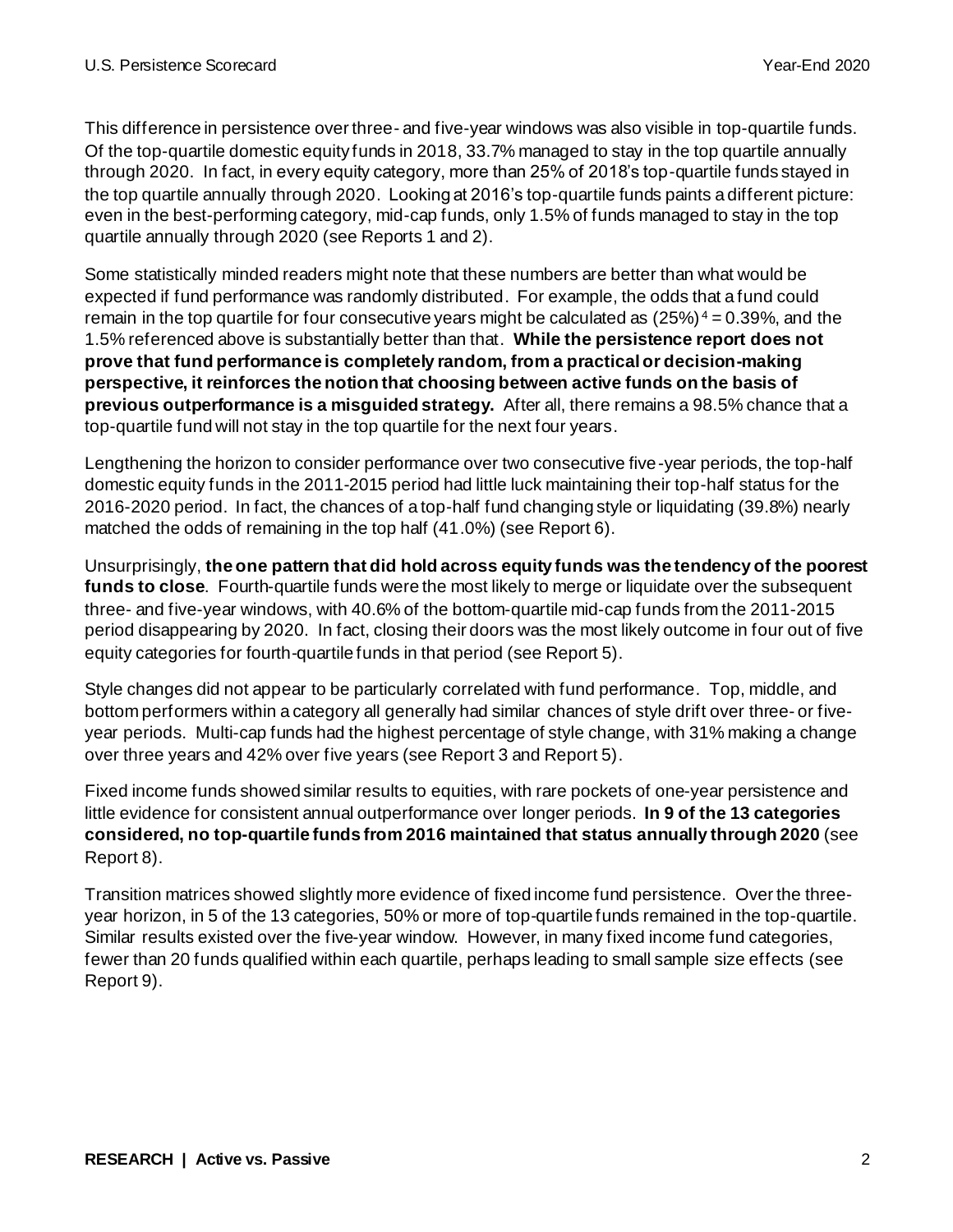## **ABOUT THE PERSISTENCE SCORECARD**

The phrase "past performance is no guarantee of future results" (or some variation thereof) can be found in the fine print of most mutual fund literature. Yet many investors and advisors consider past performance and related metrics to be important factors in fund selection. So does past performance really matter?

To answer this question, the semiannual S&P Persistence Scorecard tracks the degree to which historical relative performance is predictive of future relative performance. As in our widely followed SPIVA Scorecards, the University of Chicago's Center for Research in Security Prices (CRSP) Survivorship Bias Free Mutual Fund Database serves as our underlying data source.

S&P Dow Jones Indices is one of the world's leading index providers, maintaining a wide variety of investable and benchmark indices to meet an array of investor needs. Our Global Research & Design team is dedicated to conducting unbiased, in-depth analysis on a broad range of topics and issues facing investors in today's marketplace. This scorecard highlights performance persistence over three and five consecutive 12-month periods and two non-overlapping three- and five-year periods.

Key features of the S&P Persistence Scorecard include:

- **Historical rankings without survivorship bias**: For anyone making an investment decision, all funds available at the time of that decision are part of the initial opportunity set. Ignoring funds that liquidate or merge during a period of study biases measurements of persistence. Using the CRSP database, the S&P Persistence Scorecard ranks all funds available at each point in time and tracks the top-quartile and top-half performers throughout the time period.
- **Clean universe**: The mutual fund universe used in these reports comprises actively managed domestic U.S. equity funds. Index funds, sector funds, and index-based dynamic (bull or bear) funds are excluded from the sample. To avoid double counting multiple share classes, only the share class with the highest previous period return of each fund is used.
- **Transition matrices**: Transition matrices show the movements between quartiles and halves over non-overlapping three- and five-year periods. They also track the percentage of funds that have merged or liquidated. In addition, we monitor movements across capitalization levels. This helps us capture, for example, the conversion of some large-cap funds to mid- and smallcap funds.
	- o Starting with the Persistence Scorecard Year-End 2019, the style change calculation includes funds that changed fund categories at any point between the relevant start and end dates. Previously, this calculation only checked if the fund category remained identical at the endpoints.
- **Tracking reports of top performers**: The tracking reports show the percentages of funds that remain in the top-quartile or top-half rankings over consecutive three- and five-year periods.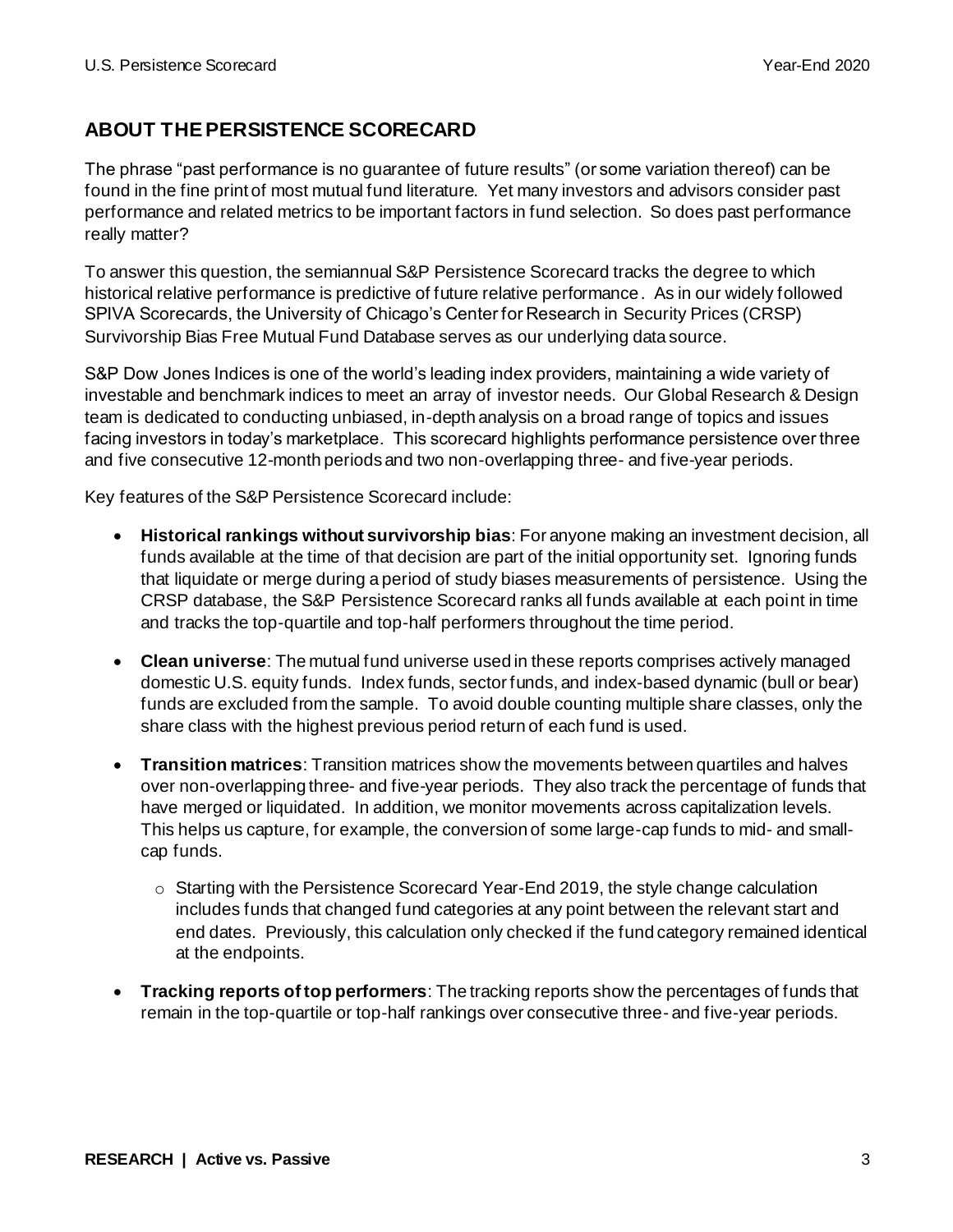## **REPORTS**

| Report 1: Performance Persistence of Domestic Equity Funds over Three Consecutive 12-Month Periods |                            |                                      |                      |  |  |  |  |  |
|----------------------------------------------------------------------------------------------------|----------------------------|--------------------------------------|----------------------|--|--|--|--|--|
|                                                                                                    | <b>FUND COUNT AT START</b> | PERCENTAGE REMAINING IN TOP QUARTILE |                      |  |  |  |  |  |
| <b>FUND CATEGORY</b>                                                                               | (DECEMBER 2018)            | <b>DECEMBER 2019</b>                 | <b>DECEMBER 2020</b> |  |  |  |  |  |
| <b>TOP QUARTILE</b>                                                                                |                            |                                      |                      |  |  |  |  |  |
| <b>All Domestic Funds</b>                                                                          | 534                        | 48.50                                | 33.71                |  |  |  |  |  |
| All Large-Cap Funds                                                                                | 182                        | 49.45                                | 42.31                |  |  |  |  |  |
| All Mid-Cap Funds                                                                                  | 66                         | 51.52                                | 30.30                |  |  |  |  |  |
| All Small-Cap Funds                                                                                | 133                        | 51.13                                | 40.60                |  |  |  |  |  |
| All Multi-Cap Funds                                                                                | 120                        | 45.83                                | 27.50                |  |  |  |  |  |
| <b>FUND CATEGORY</b>                                                                               | <b>FUND COUNT AT START</b> | PERCENTAGE REMAINING IN TOP HALF     |                      |  |  |  |  |  |
|                                                                                                    | (DECEMBER 2018)            | <b>DECEMBER 2019</b>                 | <b>DECEMBER 2020</b> |  |  |  |  |  |
|                                                                                                    |                            |                                      |                      |  |  |  |  |  |
| <b>TOP HALF</b>                                                                                    |                            |                                      |                      |  |  |  |  |  |
| <b>All Domestic Funds</b>                                                                          | 1,068                      | 64.51                                | 54.96                |  |  |  |  |  |
| All Large-Cap Funds                                                                                | 372                        | 63.98                                | 55.65                |  |  |  |  |  |
| All Mid-Cap Funds                                                                                  | 135                        | 71.11                                | 61.48                |  |  |  |  |  |
| All Small-Cap Funds                                                                                | 265                        | 63.40                                | 52.83                |  |  |  |  |  |
| All Multi-Cap Funds                                                                                | 232                        | 59.91                                | 51.72                |  |  |  |  |  |

guarantee of future results.

**Report 2: Performance Persistence of Domestic Equity Funds over Five Consecutive 12-Month Periods**

|                           | <b>FUND COUNT AT START</b> | PERCENTAGE REMAINING IN TOP QUARTILE |                         |                                  |                         |  |
|---------------------------|----------------------------|--------------------------------------|-------------------------|----------------------------------|-------------------------|--|
| <b>FUND CATEGORY</b>      | (DECEMBER 2016)            | <b>DECEMBER</b><br>2017              | <b>DECEMBER</b><br>2018 | <b>DECEMBER</b><br>2019          | <b>DECEMBER</b><br>2020 |  |
| <b>TOP QUARTILE</b>       |                            |                                      |                         |                                  |                         |  |
| <b>All Domestic Funds</b> | 556                        | 3.06                                 | 1.08                    | 0.90                             | 0.72                    |  |
| All Large-Cap Funds       | 203                        | 0.49                                 | 0.49                    | 0.49                             | 0.49                    |  |
| All Mid-Cap Funds         | 68                         | 4.41                                 | 1.47                    | 1.47                             | 1.47                    |  |
| All Small-Cap Funds       | 134                        | 5.22                                 | 1.49                    | 0.75                             | 0.75                    |  |
| All Multi-Cap Funds       | 124                        | 1.61                                 | 0.81                    | 0.81                             | 0.00                    |  |
|                           |                            |                                      |                         |                                  |                         |  |
|                           | <b>FUND COUNT AT START</b> |                                      |                         | PERCENTAGE REMAINING IN TOP HALF |                         |  |
| <b>FUND CATEGORY</b>      | (DECEMBER 2016)            | <b>DECEMBER</b><br>2017              | <b>DECEMBER</b><br>2018 | <b>DECEMBER</b><br>2019          | <b>DECEMBER</b><br>2020 |  |
| <b>TOP HALF</b>           |                            |                                      |                         |                                  |                         |  |
| <b>All Domestic Funds</b> | 1,110                      | 21.44                                | 12.07                   | 6.49                             | 4.77                    |  |
| All Large-Cap Funds       | 408                        | 23.04                                | 10.54                   | 5.15                             | 4.17                    |  |
| All Mid-Cap Funds         | 133                        | 15.04                                | 7.52                    | 4.51                             | 3.01                    |  |
| All Small-Cap Funds       | 267                        | 23.97                                | 11.99                   | 7.49                             | 3.75                    |  |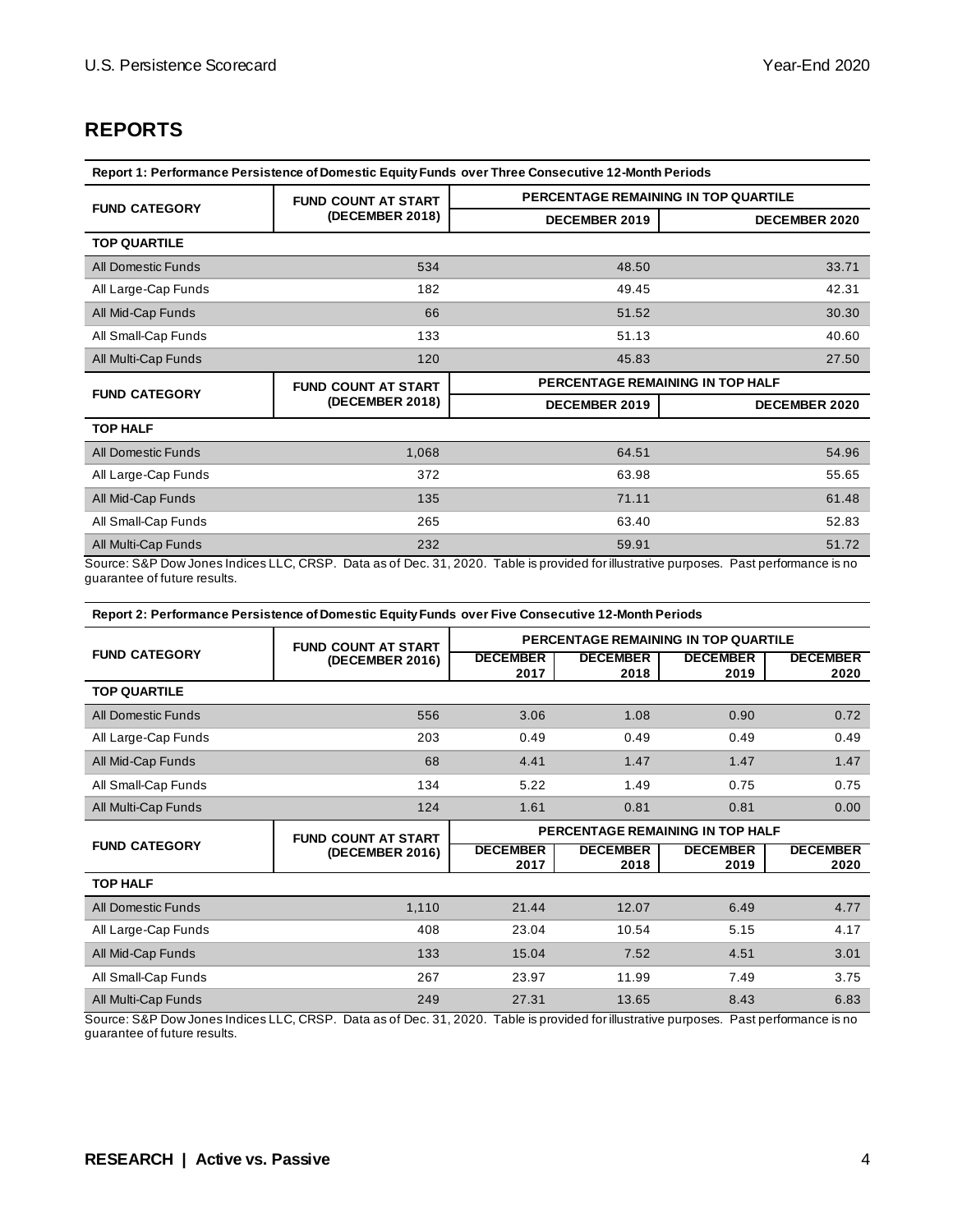| Report 3: Three-Year Transition Matrix – Performance over Two Non-Overlapping Three-Year Periods (Based on Quartile) |                                           |                                  |                               |                               |                                           |                                            |                                       |
|----------------------------------------------------------------------------------------------------------------------|-------------------------------------------|----------------------------------|-------------------------------|-------------------------------|-------------------------------------------|--------------------------------------------|---------------------------------------|
|                                                                                                                      |                                           |                                  |                               |                               | THREE-YEAR PERCENTAGES AT END (2018-2020) |                                            |                                       |
| <b>QUARTILE</b>                                                                                                      | <b>FUND COUNT AT</b><br>START (2015-2017) | 1ST<br><b>QUARTILE</b><br>$(\%)$ | 2ND<br><b>QUARTILE</b><br>(%) | 3RD<br><b>QUARTILE</b><br>(%) | 4TH<br><b>QUARTILE</b><br>(%)             | <b>MERGED/</b><br><b>LIQUIDATED</b><br>(%) | <b>STYLE</b><br><b>CHANGED</b><br>(%) |
| <b>ALL DOMESTIC FUNDS</b>                                                                                            |                                           |                                  |                               |                               |                                           |                                            |                                       |
| 1st Quartile                                                                                                         | 512                                       | 38.48                            | 21.88                         | 8.98                          | 7.23                                      | 7.62                                       | 15.82                                 |
| 2nd Quartile                                                                                                         | 512                                       | 12.50                            | 23.44                         | 17.38                         | 14.06                                     | 9.77                                       | 22.85                                 |
| 3rd Quartile                                                                                                         | 512                                       | 11.33                            | 10.74                         | 19.34                         | 22.85                                     | 12.11                                      | 23.63                                 |
| 4th Quartile                                                                                                         | 513                                       | 7.60                             | 8.58                          | 17.15                         | 17.35                                     | 23.78                                      | 25.54                                 |
| <b>ALL LARGE-CAP FUNDS</b>                                                                                           |                                           |                                  |                               |                               |                                           |                                            |                                       |
| 1st Quartile                                                                                                         | 192                                       | 57.29                            | 15.63                         | 5.73                          | 2.60                                      | 5.21                                       | 13.54                                 |
| 2nd Quartile                                                                                                         | 192                                       | 13.02                            | 30.73                         | 20.83                         | 7.81                                      | 8.33                                       | 19.27                                 |
| 3rd Quartile                                                                                                         | 192                                       | 4.69                             | 15.63                         | 20.83                         | 26.56                                     | 11.46                                      | 20.83                                 |
| 4th Quartile                                                                                                         | 192                                       | 3.13                             | 5.21                          | 19.27                         | 26.04                                     | 23.44                                      | 22.92                                 |
| <b>ALL MID-CAP FUNDS</b>                                                                                             |                                           |                                  |                               |                               |                                           |                                            |                                       |
| 1st Quartile                                                                                                         | 70                                        | 27.14                            | 27.14                         | 11.43                         | 5.71                                      | 8.57                                       | 20.00                                 |
| 2nd Quartile                                                                                                         | 69                                        | 18.84                            | 15.94                         | 15.94                         | 13.04                                     | 10.14                                      | 26.09                                 |
| 3rd Quartile                                                                                                         | 70                                        | 20.00                            | 5.71                          | 14.29                         | 18.57                                     | 15.71                                      | 25.71                                 |
| 4th Quartile                                                                                                         | 70                                        | 4.29                             | 15.71                         | 15.71                         | 12.86                                     | 22.86                                      | 28.57                                 |
| ALL SMALL-CAP FUNDS                                                                                                  |                                           |                                  |                               |                               |                                           |                                            |                                       |
| 1st Quartile                                                                                                         | 126                                       | 30.95                            | 17.46                         | 17.46                         | 12.70                                     | 8.73                                       | 12.70                                 |
| 2nd Quartile                                                                                                         | 125                                       | 14.40                            | 21.60                         | 21.60                         | 18.40                                     | 8.00                                       | 16.00                                 |
| 3rd Quartile                                                                                                         | 125                                       | 18.40                            | 12.00                         | 18.40                         | 25.60                                     | 13.60                                      | 12.00                                 |
| 4th Quartile                                                                                                         | 126                                       | 12.70                            | 10.32                         | 13.49                         | 11.11                                     | 29.37                                      | 23.02                                 |
| <b>ALL MULTI-CAP FUNDS</b>                                                                                           |                                           |                                  |                               |                               |                                           |                                            |                                       |
| 1st Quartile                                                                                                         | 125                                       | 25.60                            | 19.20                         | 9.60                          | 8.00                                      | 11.20                                      | 26.40                                 |
| 2nd Quartile                                                                                                         | 125                                       | 9.60                             | 21.60                         | 16.80                         | 11.20                                     | 12.80                                      | 28.00                                 |
| 3rd Quartile                                                                                                         | 125                                       | 10.40                            | 11.20                         | 17.60                         | 19.20                                     | 9.60                                       | 32.00                                 |
| 4th Quartile                                                                                                         | 126                                       | 7.14                             | 8.73                          | 12.70                         | 16.67                                     | 18.25                                      | 36.51                                 |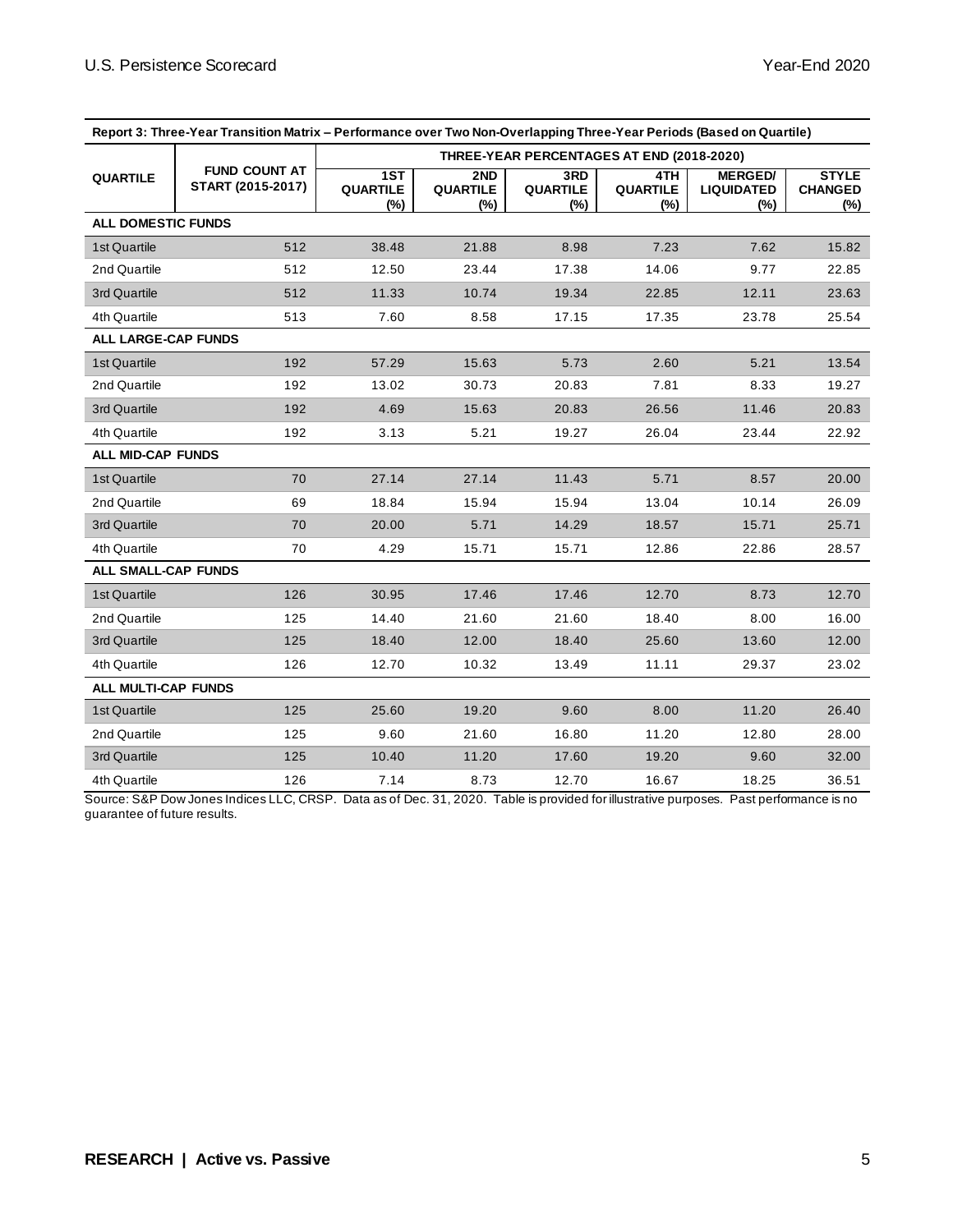| Report 4: Three-Year Transition Matrix – Performance over Two Non-Overlapping Three-Year Periods (Based on Halves) |                      |              |                        |                                           |                          |  |  |  |
|--------------------------------------------------------------------------------------------------------------------|----------------------|--------------|------------------------|-------------------------------------------|--------------------------|--|--|--|
|                                                                                                                    | <b>FUND COUNT AT</b> |              |                        | THREE-YEAR PERCENTAGES AT END (2018-2020) |                          |  |  |  |
| <b>HALF</b>                                                                                                        | START (2015-2017)    | TOP HALF (%) | <b>BOTTOM HALF (%)</b> | <b>MERGED/LIQUIDATED (%)</b>              | <b>STYLE CHANGED (%)</b> |  |  |  |
| <b>ALL DOMESTIC FUNDS</b>                                                                                          |                      |              |                        |                                           |                          |  |  |  |
| Top Half                                                                                                           | 1,024                | 48.14        | 23.83                  | 8.69                                      | 19.34                    |  |  |  |
| <b>Bottom Half</b>                                                                                                 | 1,025                | 19.12        | 38.34                  | 17.95                                     | 24.59                    |  |  |  |
| <b>ALL LARGE-CAP FUNDS</b>                                                                                         |                      |              |                        |                                           |                          |  |  |  |
| Top Half                                                                                                           | 384                  | 58.33        | 18.49                  | 6.77                                      | 16.41                    |  |  |  |
| <b>Bottom Half</b>                                                                                                 | 384                  | 14.32        | 46.35                  | 17.45                                     | 21.88                    |  |  |  |
| <b>ALL MID-CAP FUNDS</b>                                                                                           |                      |              |                        |                                           |                          |  |  |  |
| Top Half                                                                                                           | 139                  | 44.60        | 23.02                  | 9.35                                      | 23.02                    |  |  |  |
| <b>Bottom Half</b>                                                                                                 | 140                  | 22.86        | 30.71                  | 19.29                                     | 27.14                    |  |  |  |
| <b>ALL SMALL-CAP FUNDS</b>                                                                                         |                      |              |                        |                                           |                          |  |  |  |
| Top Half                                                                                                           | 251                  | 42.23        | 35.06                  | 8.37                                      | 14.34                    |  |  |  |
| <b>Bottom Half</b>                                                                                                 | 251                  | 26.69        | 34.26                  | 21.51                                     | 17.53                    |  |  |  |
| ALL MULTI-CAP FUNDS                                                                                                |                      |              |                        |                                           |                          |  |  |  |
| Top Half                                                                                                           | 250                  | 38.00        | 22.80                  | 12.00                                     | 27.20                    |  |  |  |
| <b>Bottom Half</b>                                                                                                 | 251                  | 18.73        | 33.07                  | 13.94                                     | 34.26                    |  |  |  |

**Report 4: Three-Year Transition Matrix – Performance over Two Non-Overlapping Three-Year Periods (Based on Halves)**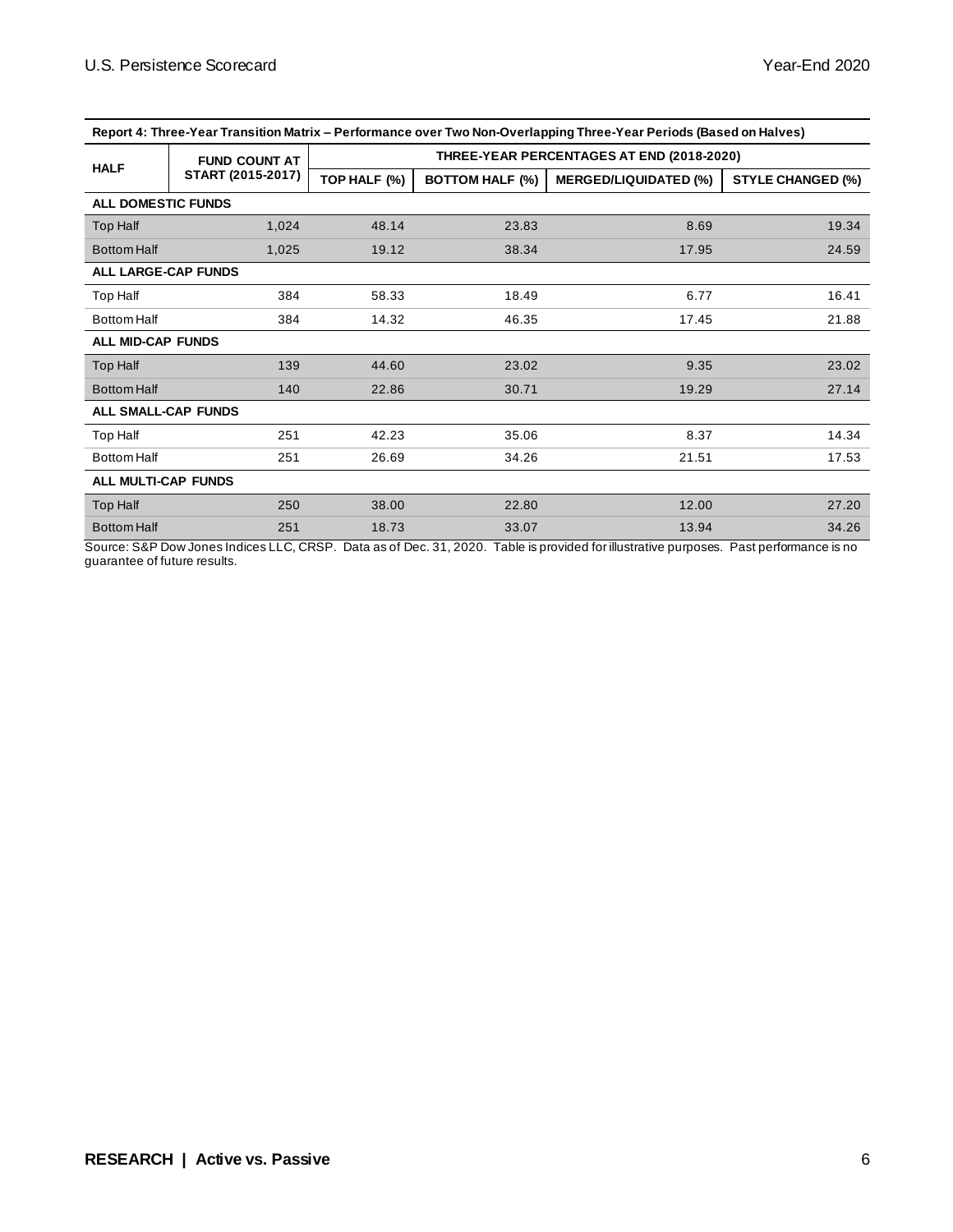| Report 5: Five-Year Transition Matrix - Performance over Two Non-Overlapping Five-Year Periods (Based on Quartile) |                                           |                                          |                               |                               |                                |                                            |                                          |
|--------------------------------------------------------------------------------------------------------------------|-------------------------------------------|------------------------------------------|-------------------------------|-------------------------------|--------------------------------|--------------------------------------------|------------------------------------------|
|                                                                                                                    |                                           | FIVE-YEAR PERCENTAGES AT END (2016-2020) |                               |                               |                                |                                            |                                          |
| <b>QUARTILE</b>                                                                                                    | <b>FUND COUNT AT</b><br>START (2011-2015) | 1ST<br><b>QUARTILE</b><br>(%)            | 2ND<br><b>QUARTILE</b><br>(%) | 3RD<br><b>QUARTILE</b><br>(%) | 4TH.<br><b>QUARTILE</b><br>(%) | <b>MERGED/</b><br><b>LIQUIDATED</b><br>(%) | <b>STYLE</b><br><b>CHANGED</b><br>$(\%)$ |
| <b>ALL DOMESTIC FUNDS</b>                                                                                          |                                           |                                          |                               |                               |                                |                                            |                                          |
| 1st Quartile                                                                                                       | 491                                       | 29.94                                    | 19.14                         | 9.16                          | 4.89                           | 9.78                                       | 27.09                                    |
| 2nd Quartile                                                                                                       | 490                                       | 15.10                                    | 17.76                         | 12.65                         | 11.84                          | 12.86                                      | 29.80                                    |
| 3rd Quartile                                                                                                       | 491                                       | 8.96                                     | 10.39                         | 14.87                         | 14.87                          | 21.79                                      | 29.12                                    |
| 4th Quartile                                                                                                       | 491                                       | 5.91                                     | 6.72                          | 12.83                         | 12.83                          | 32.18                                      | 29.53                                    |
| <b>ALL LARGE-CAP FUNDS</b>                                                                                         |                                           |                                          |                               |                               |                                |                                            |                                          |
| 1st Quartile                                                                                                       | 189                                       | 48.15                                    | 17.46                         | 6.88                          | 2.65                           | 6.88                                       | 17.99                                    |
| 2nd Quartile                                                                                                       | 188                                       | 14.36                                    | 23.94                         | 10.64                         | 8.51                           | 14.36                                      | 28.19                                    |
| 3rd Quartile                                                                                                       | 189                                       | 6.35                                     | 11.64                         | 16.93                         | 16.93                          | 25.40                                      | 22.75                                    |
| 4th Quartile                                                                                                       | 189                                       | 2.65                                     | 7.41                          | 14.81                         | 19.05                          | 26.98                                      | 29.10                                    |
| <b>ALL MID-CAP FUNDS</b>                                                                                           |                                           |                                          |                               |                               |                                |                                            |                                          |
| 1st Quartile                                                                                                       | 69                                        | 23.19                                    | 18.84                         | 10.14                         | 8.70                           | 5.80                                       | 33.33                                    |
| 2nd Quartile                                                                                                       | 68                                        | 16.18                                    | 13.24                         | 10.29                         | 10.29                          | 16.18                                      | 33.82                                    |
| 3rd Quartile                                                                                                       | 69                                        | 11.59                                    | 5.80                          | 14.49                         | 10.14                          | 26.09                                      | 31.88                                    |
| 4th Quartile                                                                                                       | 69                                        | 7.25                                     | 8.70                          | 5.80                          | 5.80                           | 40.58                                      | 31.88                                    |
| <b>ALL SMALL-CAP FUNDS</b>                                                                                         |                                           |                                          |                               |                               |                                |                                            |                                          |
| 1st Quartile                                                                                                       | 113                                       | 26.55                                    | 24.78                         | 12.39                         | 11.50                          | 8.85                                       | 15.93                                    |
| 2nd Quartile                                                                                                       | 113                                       | 23.01                                    | 10.62                         | 21.24                         | 12.39                          | 15.04                                      | 17.70                                    |
| 3rd Quartile                                                                                                       | 113                                       | 13.27                                    | 17.70                         | 15.04                         | 20.35                          | 10.62                                      | 23.01                                    |
| 4th Quartile                                                                                                       | 113                                       | 7.96                                     | 5.31                          | 12.39                         | 12.39                          | 38.05                                      | 23.89                                    |
| ALL MULTI-CAP FUNDS                                                                                                |                                           |                                          |                               |                               |                                |                                            |                                          |
| 1st Quartile                                                                                                       | 120                                       | 19.17                                    | 12.50                         | 10.83                         | 5.83                           | 12.50                                      | 39.17                                    |
| 2nd Quartile                                                                                                       | 120                                       | 9.17                                     | 15.00                         | 11.67                         | 9.17                           | 10.83                                      | 44.17                                    |
| 3rd Quartile                                                                                                       | 120                                       | 2.50                                     | 15.00                         | 8.33                          | 7.50                           | 21.67                                      | 45.00                                    |
| 4th Quartile                                                                                                       | 121                                       | 1.65                                     | 6.61                          | 12.40                         | 7.44                           | 33.06                                      | 38.84                                    |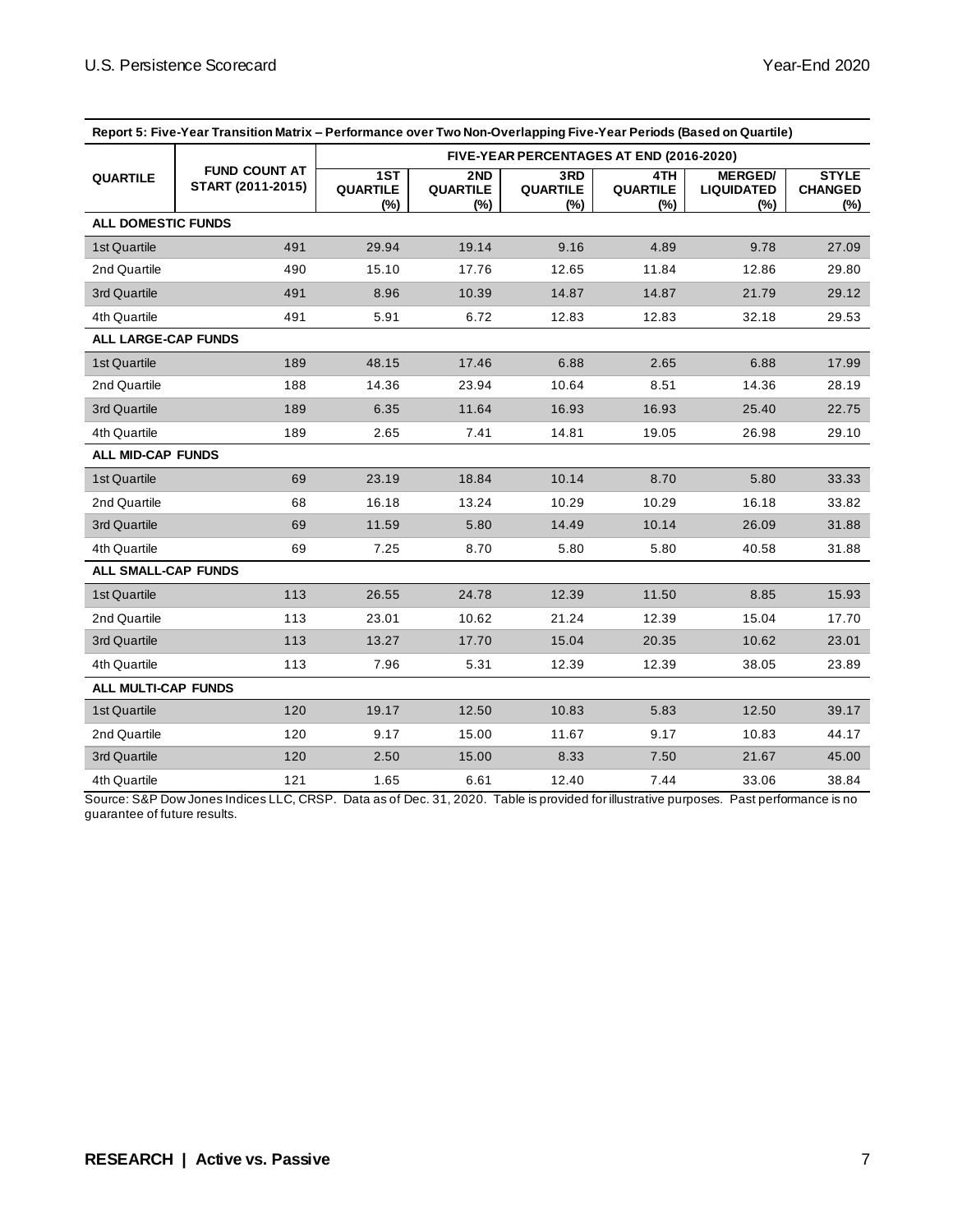| Report 6: Five-Year Transition Matrix – Performance over Two Non-Overlapping Five-Year Periods (Based on Halves) |                      |              |                        |                                          |                          |  |  |  |
|------------------------------------------------------------------------------------------------------------------|----------------------|--------------|------------------------|------------------------------------------|--------------------------|--|--|--|
|                                                                                                                  | <b>FUND COUNT AT</b> |              |                        | FIVE-YEAR PERCENTAGES AT END (2016-2020) |                          |  |  |  |
| <b>HALF</b>                                                                                                      | START (2011-2015)    | TOP HALF (%) | <b>BOTTOM HALF (%)</b> | <b>MERGED/LIQUIDATED (%)</b>             | <b>STYLE CHANGED (%)</b> |  |  |  |
| <b>ALL DOMESTIC FUNDS</b>                                                                                        |                      |              |                        |                                          |                          |  |  |  |
| Top Half                                                                                                         | 981                  | 40.98        | 19.27                  | 11.31                                    | 28.44                    |  |  |  |
| <b>Bottom Half</b>                                                                                               | 982                  | 15.99        | 27.70                  | 26.99                                    | 29.33                    |  |  |  |
| <b>ALL LARGE-CAP FUNDS</b>                                                                                       |                      |              |                        |                                          |                          |  |  |  |
| Top Half                                                                                                         | 377                  | 51.99        | 14.32                  | 10.61                                    | 23.08                    |  |  |  |
| <b>Bottom Half</b>                                                                                               | 378                  | 14.02        | 33.86                  | 26.19                                    | 25.93                    |  |  |  |
| <b>ALL MID-CAP FUNDS</b>                                                                                         |                      |              |                        |                                          |                          |  |  |  |
| Top Half                                                                                                         | 137                  | 35.77        | 19.71                  | 10.95                                    | 33.58                    |  |  |  |
| <b>Bottom Half</b>                                                                                               | 138                  | 16.67        | 18.12                  | 33.33                                    | 31.88                    |  |  |  |
| <b>ALL SMALL-CAP FUNDS</b>                                                                                       |                      |              |                        |                                          |                          |  |  |  |
| Top Half                                                                                                         | 226                  | 42.48        | 28.76                  | 11.95                                    | 16.81                    |  |  |  |
| <b>Bottom Half</b>                                                                                               | 226                  | 22.12        | 30.09                  | 24.34                                    | 23.45                    |  |  |  |
| <b>ALL MULTI-CAP FUNDS</b>                                                                                       |                      |              |                        |                                          |                          |  |  |  |
| Top Half                                                                                                         | 240                  | 27.92        | 18.75                  | 11.67                                    | 41.67                    |  |  |  |
| <b>Bottom Half</b>                                                                                               | 241                  | 12.86        | 17.84                  | 27.39                                    | 41.91                    |  |  |  |

**Report 6: Five-Year Transition Matrix – Performance over Two Non-Overlapping Five-Year Periods (Based on Halves)**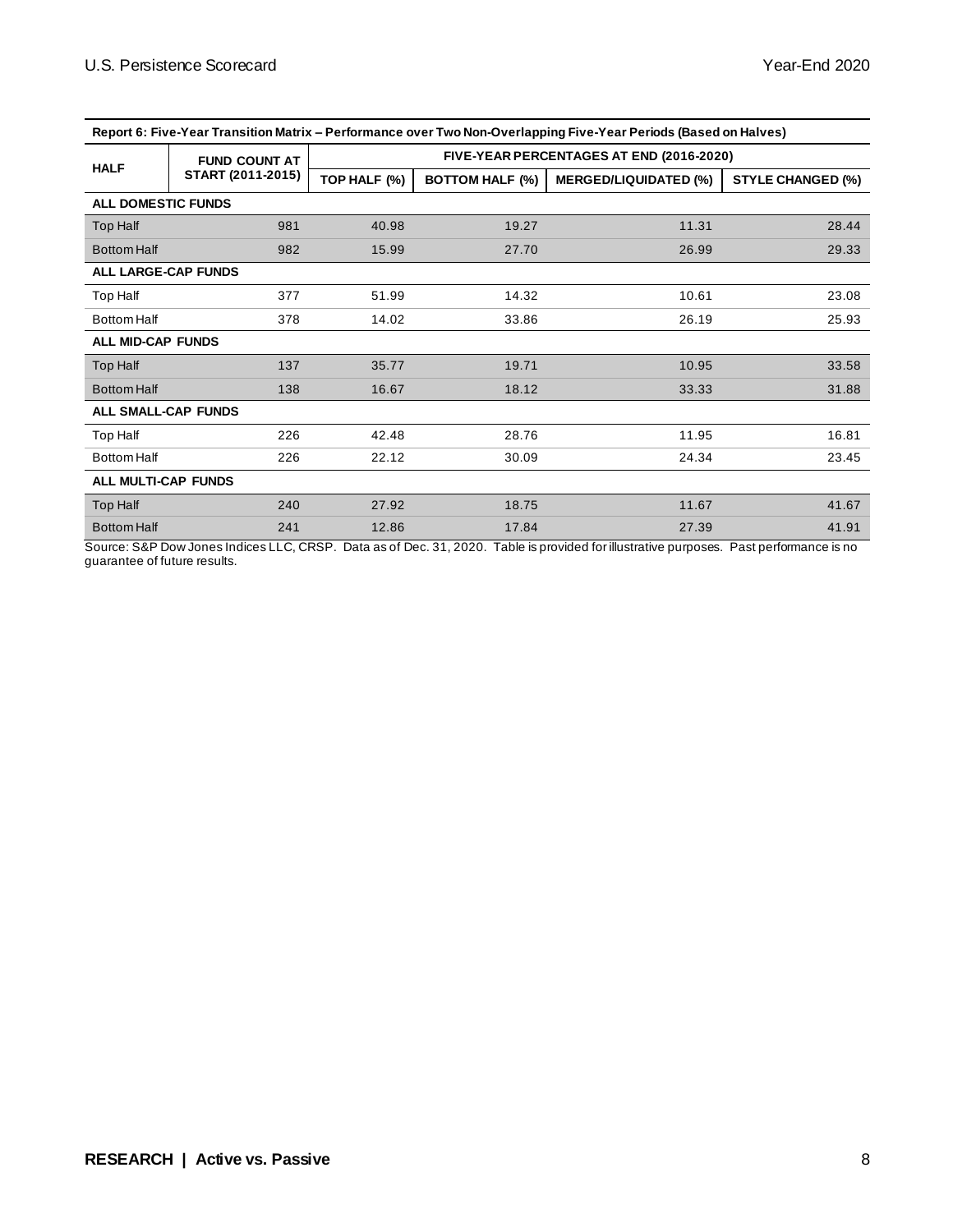| Report 7: Performance Persistence of Domestic Fixed Income Funds over Three Consecutive 12-Month Periods |                            |               |                                             |
|----------------------------------------------------------------------------------------------------------|----------------------------|---------------|---------------------------------------------|
|                                                                                                          | <b>FUND COUNT AT START</b> |               | <b>PERCENTAGE REMAINING IN TOP QUARTILE</b> |
| <b>FUND CATEGORY</b>                                                                                     | (DECEMBER 2018)            | DECEMBER 2019 | <b>DECEMBER 2020</b>                        |
| <b>TOP QUARTILE</b>                                                                                      |                            |               |                                             |
| Government Long Funds                                                                                    | 12                         | 25.00         | 0.00                                        |
| Government Intermediate Funds                                                                            | 4                          | 25.00         | 0.00                                        |
| <b>Government Short Funds</b>                                                                            | 6                          | 16.67         | 0.00                                        |
| Investment-Grade Long Funds                                                                              | 21                         | 0.00          | 0.00                                        |
| Investment-Grade Intermediate Funds                                                                      | 48                         | 6.25          | 2.08                                        |
| Investment-Grade Short Funds                                                                             | 23                         | 8.70          | 8.70                                        |
| <b>High Yield Funds</b>                                                                                  | 49                         | 10.20         | 10.20                                       |
| Mortgage-Backed Securities Funds                                                                         | $12 \overline{ }$          | 33.33         | 8.33                                        |
| <b>Global Income Funds</b>                                                                               | 25                         | 8.00          | 0.00                                        |
| <b>Emerging Markets Debt Funds</b>                                                                       | 13                         | 0.00          | 0.00                                        |
| General Municipal Debt Funds                                                                             | 17                         | 29.41         | 17.65                                       |
| California Municipal Debt Funds                                                                          | 8                          | 25.00         | 12.50                                       |
| New York Municipal Debt Funds                                                                            | 6                          | 50.00         | 16.67                                       |
| <b>FUND CATEGORY</b>                                                                                     | <b>FUND COUNT AT START</b> |               | PERCENTAGE REMAINING IN TOP HALF            |
|                                                                                                          | (DECEMBER 2018)            | DECEMBER 2019 | DECEMBER 2020                               |
| <b>TOP HALF</b>                                                                                          |                            |               |                                             |
|                                                                                                          |                            |               |                                             |
| Government Long Funds                                                                                    | 23                         | 47.83         | 30.43                                       |
| Government Intermediate Funds                                                                            | 8                          | 37.50         | 37.50                                       |
| <b>Government Short Funds</b>                                                                            | 12                         | 50.00         | 41.67                                       |
| Investment-Grade Long Funds                                                                              | 42                         | 4.76          | 2.38                                        |
| Investment-Grade Intermediate Funds                                                                      | 95                         | 22.11         | 16.84                                       |
| Investment-Grade Short Funds                                                                             | 46                         | 34.78         | 21.74                                       |
| <b>High Yield Funds</b>                                                                                  | 98                         | 30.61         | 22.45                                       |
| Mortgage-Backed Securities Funds                                                                         | 23                         | 56.52         | 30.43                                       |
| Global Income Funds                                                                                      | 50                         | 44.00         | 24.00                                       |
| <b>Emerging Markets Debt Funds</b>                                                                       | 26                         | 38.46         | 34.62                                       |
| General Municipal Debt Funds                                                                             | 34                         | 47.06         | 35.29                                       |
| California Municipal Debt Funds                                                                          | 16                         | 56.25         | 37.50                                       |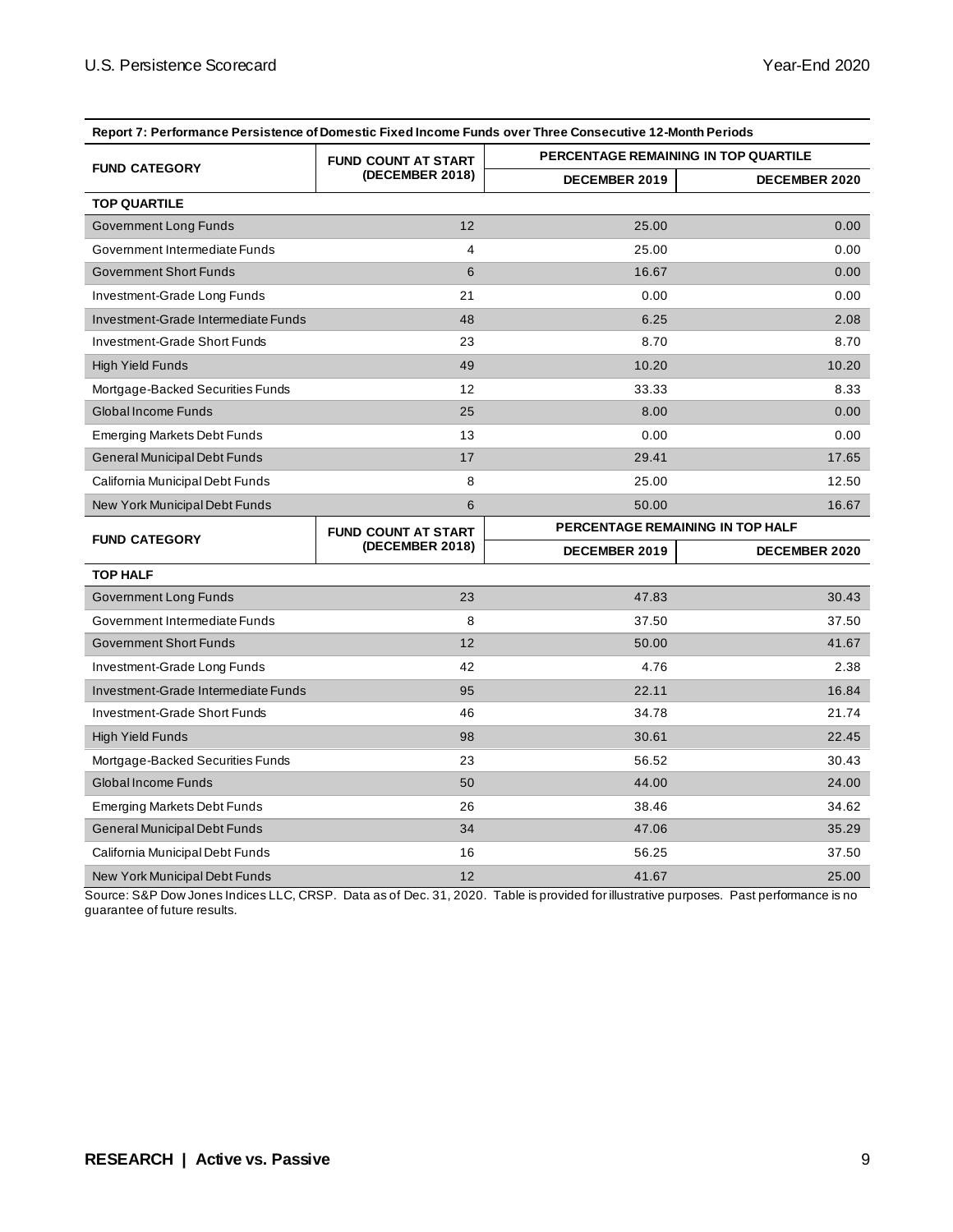| Report 8: Performance Persistence of Domestic Fixed Income Funds over Five Consecutive 12-Month Periods |                            |                                  |                         |                                      |                         |  |
|---------------------------------------------------------------------------------------------------------|----------------------------|----------------------------------|-------------------------|--------------------------------------|-------------------------|--|
|                                                                                                         | <b>FUND COUNT AT START</b> |                                  |                         | PERCENTAGE REMAINING IN TOP QUARTILE |                         |  |
| <b>FUND CATEGORY</b>                                                                                    | (DECEMBER 2016)            | <b>DECEMBER</b><br>2017          | <b>DECEMBER</b><br>2018 | <b>DECEMBER</b><br>2019              | <b>DECEMBER</b><br>2020 |  |
| <b>TOP QUARTILE</b>                                                                                     |                            |                                  |                         |                                      |                         |  |
| Government Long Funds                                                                                   | 12                         | 50.00                            | 16.67                   | 8.33                                 | 8.33                    |  |
| Government Intermediate Funds                                                                           | 5                          | 60.00                            | 0.00                    | 0.00                                 | 0.00                    |  |
| <b>Government Short Funds</b>                                                                           | 6                          | 50.00                            | 33.33                   | 0.00                                 | 0.00                    |  |
| Investment-Grade Long Funds                                                                             | 21                         | 66.67                            | 0.00                    | 0.00                                 | 0.00                    |  |
| Investment-Grade Intermediate Funds                                                                     | 50                         | 52.00                            | 2.00                    | 0.00                                 | 0.00                    |  |
| Investment-Grade Short Funds                                                                            | 22                         | 68.18                            | 13.64                   | 0.00                                 | 0.00                    |  |
| <b>High Yield Funds</b>                                                                                 | 52                         | 34.62                            | 7.69                    | 5.77                                 | 5.77                    |  |
| Mortgage-Backed Securities Funds                                                                        | 13                         | 53.85                            | 46.15                   | 23.08                                | 7.69                    |  |
| Global Income Funds                                                                                     | 27                         | 22.22                            | 0.00                    | 0.00                                 | 0.00                    |  |
| <b>Emerging Markets Debt Funds</b>                                                                      | 15                         | 26.67                            | 6.67                    | 0.00                                 | 0.00                    |  |
| General Municipal Debt Funds                                                                            | 19                         | 31.58                            | 15.79                   | 10.53                                | 5.26                    |  |
| California Municipal Debt Funds                                                                         | 9                          | 44.44                            | 22.22                   | 11.11                                | 0.00                    |  |
| New York Municipal Debt Funds                                                                           | $\overline{7}$             | 28.57                            | 14.29                   | 0.00                                 | 0.00                    |  |
|                                                                                                         | <b>FUND COUNT AT START</b> | PERCENTAGE REMAINING IN TOP HALF |                         |                                      |                         |  |
| <b>FUND CATEGORY</b>                                                                                    | (DECEMBER 2016)            | <b>DECEMBER</b><br>2017          | <b>DECEMBER</b><br>2018 | <b>DECEMBER</b><br>2019              | <b>DECEMBER</b><br>2020 |  |
| <b>TOP HALF</b>                                                                                         |                            |                                  |                         |                                      |                         |  |
| Government Long Funds                                                                                   |                            |                                  |                         |                                      |                         |  |
|                                                                                                         | 25                         | 64.00                            | 32.00                   | 28.00                                | 20.00                   |  |
| Government Intermediate Funds                                                                           | 9                          | 77.78                            | 22.22                   | 22.22                                | 22.22                   |  |
| <b>Government Short Funds</b>                                                                           | 12                         | 58.33                            | 41.67                   | 16.67                                | 8.33                    |  |
| Investment-Grade Long Funds                                                                             | 41                         | 87.80                            | 9.76                    | 2.44                                 | 0.00                    |  |
| Investment-Grade Intermediate Funds                                                                     | 100                        | 68.00                            | 17.00                   | 12.00                                | 10.00                   |  |
| Investment-Grade Short Funds                                                                            | 43                         | 81.40                            | 37.21                   | 13.95                                | 4.65                    |  |
| <b>High Yield Funds</b>                                                                                 | 103                        | 66.99                            | 30.10                   | 21.36                                | 14.56                   |  |
| Mortgage-Backed Securities Funds                                                                        | 26                         | 69.23                            | 53.85                   | 30.77                                | 19.23                   |  |
| Global Income Funds                                                                                     | 54                         | 44.44                            | 9.26                    | 9.26                                 | 3.70                    |  |
| <b>Emerging Markets Debt Funds</b>                                                                      | 28                         | 53.57                            | 17.86                   | 7.14                                 | 7.14                    |  |
| General Municipal Debt Funds                                                                            | 38                         | 47.37                            | 34.21                   | 23.68                                | 15.79                   |  |
| California Municipal Debt Funds                                                                         | 17                         | 64.71                            | 35.29                   | 29.41                                | 11.76                   |  |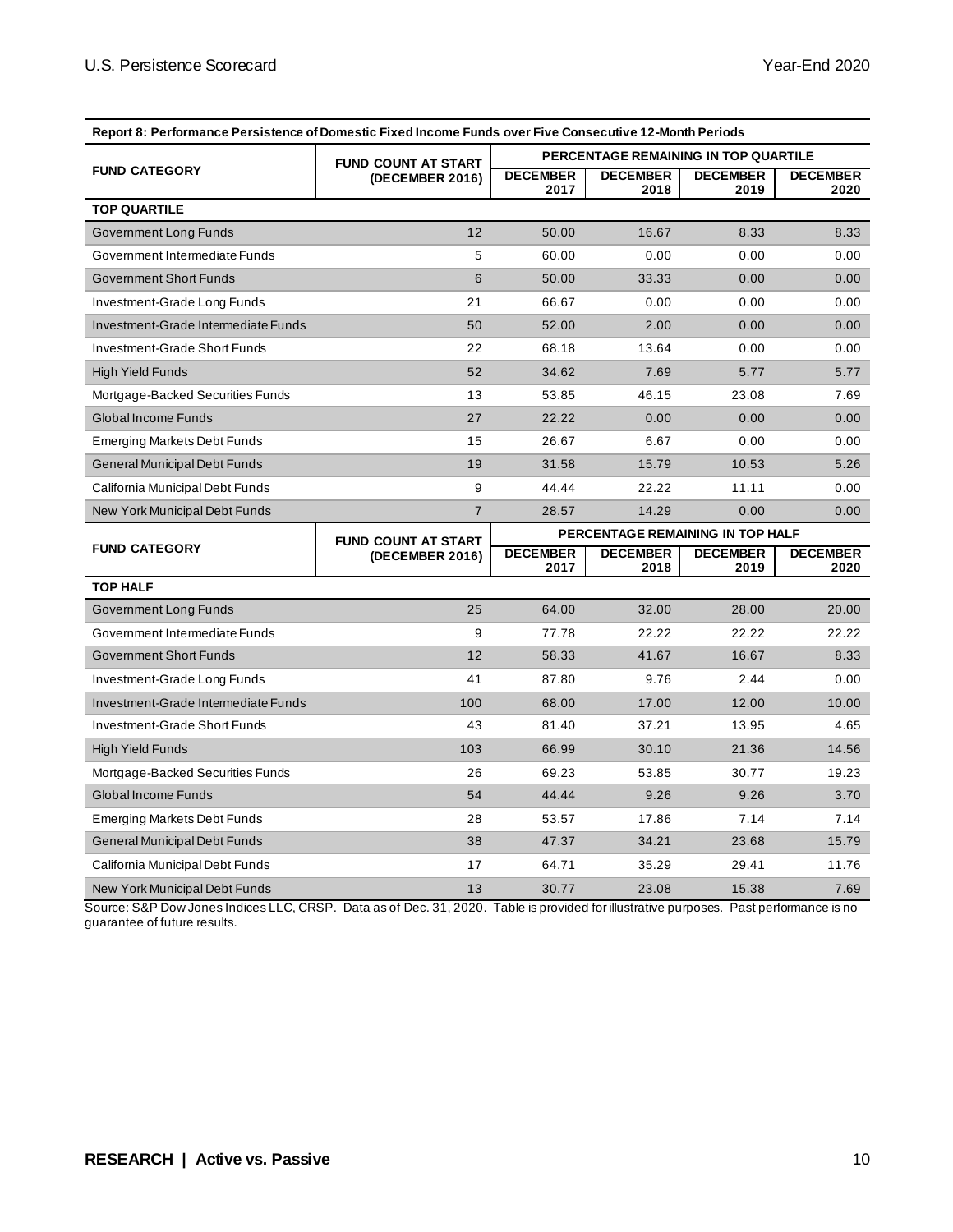| Report 9: Three-Year Transition Matrix – Performance over Two Non-Overlapping Three-Year Periods (Based on Quartile) |                                            |                                  |                                           |                                  |                               |                                               |                                       |
|----------------------------------------------------------------------------------------------------------------------|--------------------------------------------|----------------------------------|-------------------------------------------|----------------------------------|-------------------------------|-----------------------------------------------|---------------------------------------|
|                                                                                                                      |                                            |                                  | THREE-YEAR PERCENTAGES AT END (2018-2020) |                                  |                               |                                               |                                       |
| <b>QUARTILE</b>                                                                                                      | <b>FUND COUNT AT</b><br>START (2015-2017)  | 1ST<br><b>QUARTILE</b><br>$(\%)$ | 2ND<br><b>QUARTILE</b><br>(%)             | 3RD<br><b>QUARTILE</b><br>$(\%)$ | 4TH<br><b>QUARTILE</b><br>(%) | <b>MERGED/</b><br><b>LIQUIDATED</b><br>$(\%)$ | <b>STYLE</b><br><b>CHANGED</b><br>(%) |
| <b>GOVERNMENT LONG FUNDS</b>                                                                                         |                                            |                                  |                                           |                                  |                               |                                               |                                       |
| 1st Quartile                                                                                                         | 13                                         | 53.85                            | 7.69                                      | 7.69                             | 0.00                          | 7.69                                          | 23.08                                 |
| 2nd Quartile                                                                                                         | 12                                         | 16.67                            | 25.00                                     | 8.33                             | 8.33                          | 8.33                                          | 33.33                                 |
| 3rd Quartile                                                                                                         | 13                                         | 0.00                             | 7.69                                      | 30.77                            | 38.46                         | 0.00                                          | 23.08                                 |
| 4th Quartile                                                                                                         | 13                                         | 0.00                             | 0.00                                      | 15.38                            | 30.77                         | 38.46                                         | 15.38                                 |
|                                                                                                                      | <b>GOVERNMENT INTERMEDIATE FUNDS</b>       |                                  |                                           |                                  |                               |                                               |                                       |
| 1st Quartile                                                                                                         | $\overline{4}$                             | 25.00                            | 25.00                                     | 25.00                            | 0.00                          | 0.00                                          | 25.00                                 |
| 2nd Quartile                                                                                                         | 4                                          | 75.00                            | 25.00                                     | 0.00                             | 0.00                          | 0.00                                          | 0.00                                  |
| 3rd Quartile                                                                                                         | $\overline{4}$                             | 0.00                             | 25.00                                     | 25.00                            | 50.00                         | 0.00                                          | 0.00                                  |
| 4th Quartile                                                                                                         | 5                                          | 0.00                             | 20.00                                     | 40.00                            | 40.00                         | 0.00                                          | 0.00                                  |
| <b>GOVERNMENT SHORT FUNDS</b>                                                                                        |                                            |                                  |                                           |                                  |                               |                                               |                                       |
| 1st Quartile                                                                                                         | 6                                          | 16.67                            | 0.00                                      | 33.33                            | 0.00                          | 16.67                                         | 33.33                                 |
| 2nd Quartile                                                                                                         | 6                                          | 16.67                            | 66.67                                     | 0.00                             | 0.00                          | 16.67                                         | 0.00                                  |
| 3rd Quartile                                                                                                         | 6                                          | 16.67                            | 0.00                                      | 50.00                            | 16.67                         | 0.00                                          | 16.67                                 |
| 4th Quartile                                                                                                         | 6                                          | 16.67                            | 0.00                                      | 0.00                             | 50.00                         | 33.33                                         | 0.00                                  |
|                                                                                                                      | <b>INVESTMENT-GRADE LONG FUNDS</b>         |                                  |                                           |                                  |                               |                                               |                                       |
| 1st Quartile                                                                                                         | 20                                         | 55.00                            | 30.00                                     | 5.00                             | 5.00                          | 5.00                                          | 0.00                                  |
| 2nd Quartile                                                                                                         | 20                                         | 30.00                            | 30.00                                     | 10.00                            | 10.00                         | 15.00                                         | 5.00                                  |
| 3rd Quartile                                                                                                         | 20                                         | 5.00                             | 25.00                                     | 30.00                            | 30.00                         | 0.00                                          | 10.00                                 |
| 4th Quartile                                                                                                         | 20                                         | 0.00                             | 5.00                                      | 25.00                            | 30.00                         | 15.00                                         | 25.00                                 |
|                                                                                                                      | <b>INVESTMENT-GRADE INTERMEDIATE FUNDS</b> |                                  |                                           |                                  |                               |                                               |                                       |
| 1st Quartile                                                                                                         | 46                                         | 39.13                            | 30.43                                     | 13.04                            | 6.52                          | 8.70                                          | 2.17                                  |
| 2nd Quartile                                                                                                         | 45                                         | 31.11                            | 31.11                                     | 24.44                            | 6.67                          | 4.44                                          | 2.22                                  |
| 3rd Quartile                                                                                                         | 46                                         | 15.22                            | 23.91                                     | 30.43                            | 17.39                         | 10.87                                         | 2.17                                  |
| 4th Quartile                                                                                                         | 46                                         | 0.00                             | 0.00                                      | 17.39                            | 52.17                         | 23.91                                         | 6.52                                  |
|                                                                                                                      | <b>INVESTMENT-GRADE SHORT FUNDS</b>        |                                  |                                           |                                  |                               |                                               |                                       |
| 1st Quartile                                                                                                         | 22                                         | 31.82                            | 27.27                                     | 13.64                            | 22.73                         | 4.55                                          | 0.00                                  |
| 2nd Quartile                                                                                                         | 22                                         | 27.27                            | 22.73                                     | 36.36                            | 4.55                          | 4.55                                          | 4.55                                  |
| 3rd Quartile                                                                                                         | 22                                         | 22.73                            | 31.82                                     | 18.18                            | 4.55                          | 18.18                                         | 4.55                                  |
| 4th Quartile                                                                                                         | 22                                         | 9.09                             | 9.09                                      | 18.18                            | 36.36                         | 9.09                                          | 18.18                                 |
| <b>HIGH YIELD FUNDS</b>                                                                                              |                                            |                                  |                                           |                                  |                               |                                               |                                       |
| 1st Quartile                                                                                                         | 47                                         | 31.91                            | 19.15                                     | 14.89                            | 8.51                          | 0.00                                          | 25.53                                 |
| 2nd Quartile                                                                                                         | 47                                         | 23.40                            | 23.40                                     | 23.40                            | 8.51                          | 8.51                                          | 12.77                                 |
| 3rd Quartile                                                                                                         | 47                                         | 19.15                            | 17.02                                     | 23.40                            | 10.64                         | 12.77                                         | 17.02                                 |
| 4th Quartile                                                                                                         | 48                                         | 6.25                             | 8.33                                      | 10.42                            | 25.00                         | 16.67                                         | 33.33                                 |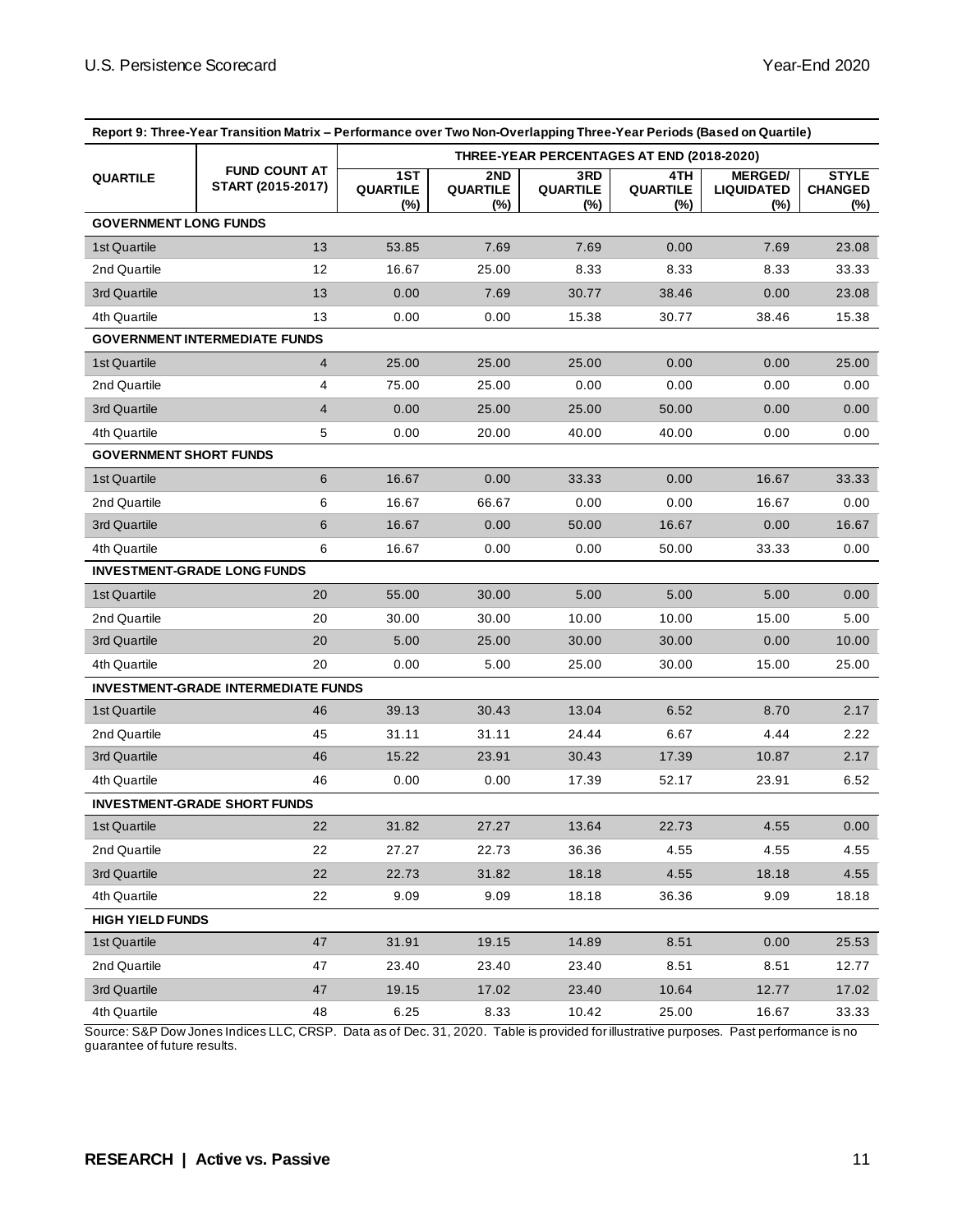|                            | Report 9: Three-Year Transition Matrix - Performance over Two Non-Overlapping Three-Year Periods (Based on Quartile) (cont.) |                        |                               |                                 |                                           |                                               |                                       |
|----------------------------|------------------------------------------------------------------------------------------------------------------------------|------------------------|-------------------------------|---------------------------------|-------------------------------------------|-----------------------------------------------|---------------------------------------|
|                            |                                                                                                                              |                        |                               |                                 | THREE-YEAR PERCENTAGES AT END (2018-2020) |                                               |                                       |
| <b>QUARTILE</b>            | <b>FUND COUNT AT</b><br>START (2015-2017)                                                                                    | 1ST<br>QUARTILE<br>(%) | 2ND<br><b>QUARTILE</b><br>(%) | 3RDTH<br><b>QUARTILE</b><br>(%) | 4TH<br><b>QUARTILE</b><br>(%)             | <b>MERGED/</b><br><b>LIQUIDATED</b><br>$(\%)$ | <b>STYLE</b><br><b>CHANGED</b><br>(%) |
|                            | <b>MORTGAGE-BACKED SECURITIES FUNDS</b>                                                                                      |                        |                               |                                 |                                           |                                               |                                       |
| 1st Quartile               | 12                                                                                                                           | 41.67                  | 33.33                         | 8.33                            | 8.33                                      | 8.33                                          | 0.00                                  |
| 2nd Quartile               | 12                                                                                                                           | 25.00                  | 33.33                         | 8.33                            | 25.00                                     | 8.33                                          | 0.00                                  |
| 3rd Quartile               | 12                                                                                                                           | 16.67                  | 16.67                         | 33.33                           | 25.00                                     | 8.33                                          | 0.00                                  |
| 4th Quartile               | 12                                                                                                                           | 0.00                   | 0.00                          | 25.00                           | 33.33                                     | 33.33                                         | 8.33                                  |
| <b>GLOBAL INCOME FUNDS</b> |                                                                                                                              |                        |                               |                                 |                                           |                                               |                                       |
| 1st Quartile               | 23                                                                                                                           | 13.04                  | 17.39                         | 17.39                           | 0.00                                      | 17.39                                         | 34.78                                 |
| 2nd Quartile               | 22                                                                                                                           | 27.27                  | 40.91                         | 22.73                           | 0.00                                      | 9.09                                          | 0.00                                  |
| 3rd Quartile               | 22                                                                                                                           | 40.91                  | 9.09                          | 9.09                            | 31.82                                     | 0.00                                          | 9.09                                  |
| 4th Quartile               | 23                                                                                                                           | 4.35                   | 13.04                         | 21.74                           | 43.48                                     | 17.39                                         | 0.00                                  |
|                            | <b>EMERGING MARKETS DEBT FUNDS</b>                                                                                           |                        |                               |                                 |                                           |                                               |                                       |
| 1st Quartile               | 13                                                                                                                           | 7.69                   | 23.08                         | 23.08                           | 38.46                                     | 7.69                                          | 0.00                                  |
| 2nd Quartile               | 13                                                                                                                           | 30.77                  | 7.69                          | 30.77                           | 7.69                                      | 23.08                                         | 0.00                                  |
| 3rd Quartile               | 13                                                                                                                           | 23.08                  | 30.77                         | 15.38                           | 0.00                                      | 23.08                                         | 7.69                                  |
| 4th Quartile               | 13                                                                                                                           | 15.38                  | 15.38                         | 7.69                            | 15.38                                     | 38.46                                         | 7.69                                  |
|                            | <b>GENERAL MUNICIPAL DEBT FUNDS</b>                                                                                          |                        |                               |                                 |                                           |                                               |                                       |
| 1st Quartile               | 18                                                                                                                           | 61.11                  | 22.22                         | 0.00                            | 11.11                                     | 5.56                                          | 0.00                                  |
| 2nd Quartile               | 17                                                                                                                           | 23.53                  | 35.29                         | 41.18                           | 0.00                                      | 0.00                                          | 0.00                                  |
| 3rd Quartile               | 18                                                                                                                           | 5.56                   | 16.67                         | 38.89                           | 16.67                                     | 5.56                                          | 16.67                                 |
| 4th Quartile               | 18                                                                                                                           | 0.00                   | 5.56                          | 0.00                            | 55.56                                     | 33.33                                         | 5.56                                  |
|                            | CALIFORNIA MUNICIPAL DEBT FUNDS                                                                                              |                        |                               |                                 |                                           |                                               |                                       |
| 1st Quartile               | 8                                                                                                                            | 62.50                  | 25.00                         | 12.50                           | 0.00                                      | 0.00                                          | 0.00                                  |
| 2nd Quartile               | 8                                                                                                                            | 25.00                  | 37.50                         | 25.00                           | 0.00                                      | 12.50                                         | 0.00                                  |
| 3rd Quartile               | 8                                                                                                                            | 0.00                   | 25.00                         | 37.50                           | 25.00                                     | 12.50                                         | 0.00                                  |
| 4th Quartile               | 8                                                                                                                            | 0.00                   | 0.00                          | 12.50                           | 62.50                                     | 12.50                                         | 12.50                                 |
|                            | <b>NEW YORK MUNICIPAL DEBT FUNDS</b>                                                                                         |                        |                               |                                 |                                           |                                               |                                       |
| 1st Quartile               | 6                                                                                                                            | 50.00                  | 16.67                         | 33.33                           | 0.00                                      | 0.00                                          | 0.00                                  |
| 2nd Quartile               | 6                                                                                                                            | 33.33                  | 0.00                          | 16.67                           | 33.33                                     | 16.67                                         | 0.00                                  |
| 3rd Quartile               | 6                                                                                                                            | 16.67                  | 33.33                         | 0.00                            | 50.00                                     | 0.00                                          | 0.00                                  |
| 4th Quartile               | 6                                                                                                                            | 0.00                   | 33.33                         | 33.33                           | 16.67                                     | 16.67                                         | 0.00                                  |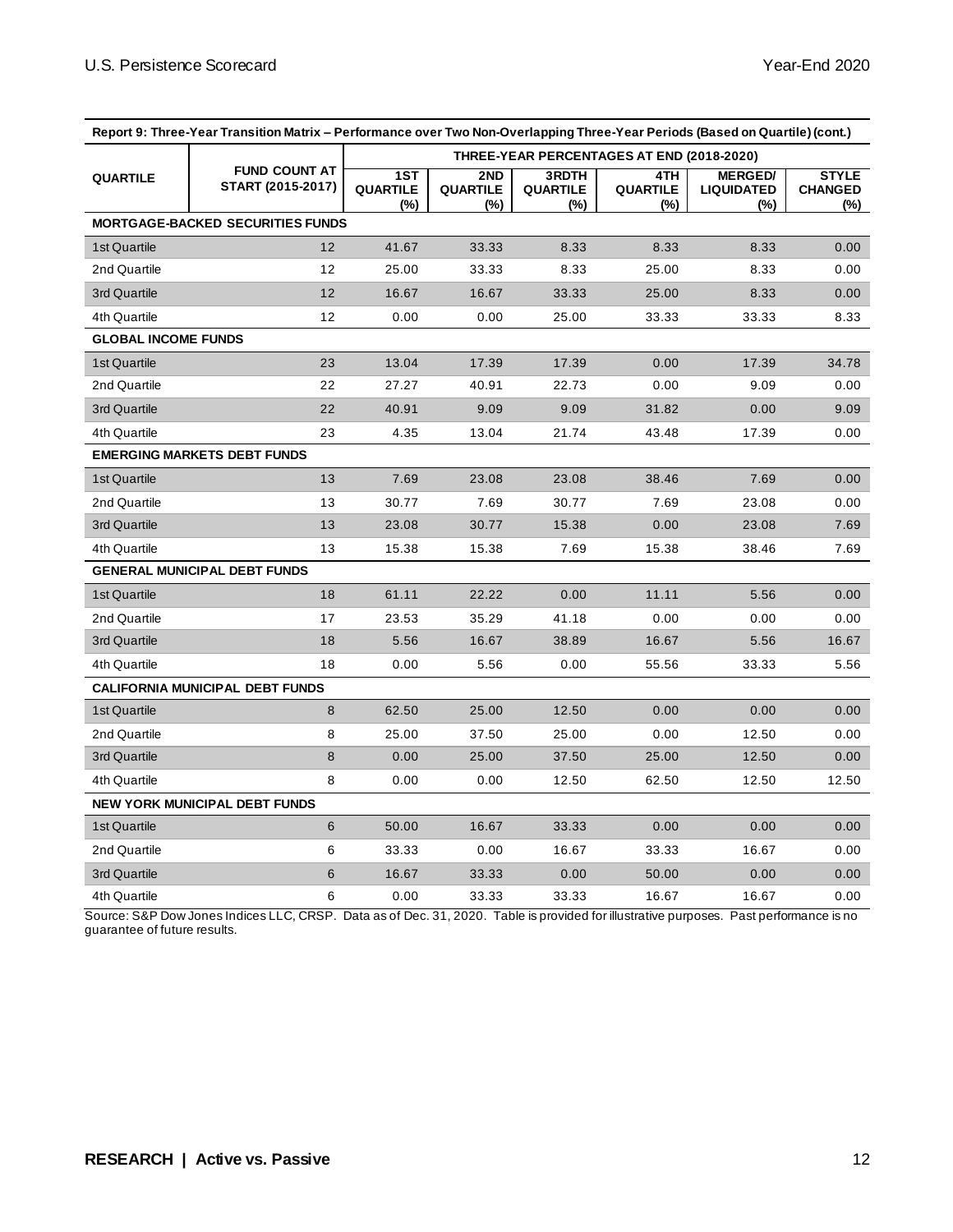|                               |                                            |              |       | Report 10: Three-Year Transition Matrix – Performance over Two Non-Overlapping Three-Year Periods (Based on Halves) |                          |
|-------------------------------|--------------------------------------------|--------------|-------|---------------------------------------------------------------------------------------------------------------------|--------------------------|
|                               | <b>FUND COUNT AT</b>                       |              |       | THREE-YEAR PERCENTAGES AT END (2018-2020)                                                                           |                          |
| <b>HALF</b>                   | START (2015-2017)                          | TOP HALF (%) |       | BOTTOM HALF (%) MERGED/LIQUIDATED (%)                                                                               | <b>STYLE CHANGED (%)</b> |
| <b>GOVERNMENT LONG FUNDS</b>  |                                            |              |       |                                                                                                                     |                          |
| Top Half                      | 25                                         | 52.00        | 12.00 | 8.00                                                                                                                | 28.00                    |
| <b>Bottom Half</b>            | 26                                         | 3.85         | 57.69 | 19.23                                                                                                               | 19.23                    |
|                               | <b>GOVERNMENT INTERMEDIATE FUNDS</b>       |              |       |                                                                                                                     |                          |
| Top Half                      | 8                                          | 75.00        | 12.50 | 0.00                                                                                                                | 12.50                    |
| <b>Bottom Half</b>            | 9                                          | 22.22        | 77.78 | 0.00                                                                                                                | 0.00                     |
| <b>GOVERNMENT SHORT FUNDS</b> |                                            |              |       |                                                                                                                     |                          |
| Top Half                      | 12                                         | 50.00        | 16.67 | 16.67                                                                                                               | 16.67                    |
| <b>Bottom Half</b>            | 12                                         | 16.67        | 58.33 | 16.67                                                                                                               | 8.33                     |
|                               | <b>INVESTMENT-GRADE LONG FUNDS</b>         |              |       |                                                                                                                     |                          |
| Top Half                      | 40                                         | 72.50        | 15.00 | 10.00                                                                                                               | 2.50                     |
| <b>Bottom Half</b>            | 40                                         | 17.50        | 57.50 | 7.50                                                                                                                | 17.50                    |
|                               | <b>INVESTMENT-GRADE INTERMEDIATE FUNDS</b> |              |       |                                                                                                                     |                          |
| <b>Top Half</b>               | 91                                         | 65.93        | 25.27 | 6.59                                                                                                                | 2.20                     |
| <b>Bottom Half</b>            | 92                                         | 19.57        | 58.70 | 17.39                                                                                                               | 4.35                     |
|                               | <b>INVESTMENT-GRADE SHORT FUNDS</b>        |              |       |                                                                                                                     |                          |
| Top Half                      | 44                                         | 54.55        | 38.64 | 4.55                                                                                                                | 2.27                     |
| <b>Bottom Half</b>            | 44                                         | 36.36        | 38.64 | 13.64                                                                                                               | 11.36                    |
| <b>HIGH YIELD FUNDS</b>       |                                            |              |       |                                                                                                                     |                          |
| Top Half                      | 94                                         | 48.94        | 27.66 | 4.26                                                                                                                | 19.15                    |
| <b>Bottom Half</b>            | 95                                         | 25.26        | 34.74 | 14.74                                                                                                               | 25.26                    |
|                               | <b>MORTGAGE-BACKED SECURITIES FUNDS</b>    |              |       |                                                                                                                     |                          |
| Top Half                      | 24                                         | 66.67        | 25.00 | 8.33                                                                                                                | 0.00                     |
| <b>Bottom Half</b>            | 24                                         | 16.67        | 58.33 | 20.83                                                                                                               | 4.17                     |
| <b>GLOBAL INCOME FUNDS</b>    |                                            |              |       |                                                                                                                     |                          |
| <b>Top Half</b>               | 45                                         | 48.89        | 20.00 | 13.33                                                                                                               | 17.78                    |
| <b>Bottom Half</b>            | 45                                         | 33.33        | 53.33 | 8.89                                                                                                                | 4.44                     |
|                               | <b>EMERGING MARKETS DEBT FUNDS</b>         |              |       |                                                                                                                     |                          |
| Top Half                      | 26                                         | 34.62        | 50.00 | 15.38                                                                                                               | 0.00                     |
| <b>Bottom Half</b>            | 26                                         | 42.31        | 19.23 | 30.77                                                                                                               | 7.69                     |
|                               | <b>GENERAL MUNICIPAL DEBT FUNDS</b>        |              |       |                                                                                                                     |                          |
| Top Half                      | 35                                         | 71.43        | 25.71 | 2.86                                                                                                                | 0.00                     |
| <b>Bottom Half</b>            | 36                                         | 13.89        | 55.56 | 19.44                                                                                                               | 11.11                    |
|                               | <b>CALIFORNIA MUNICIPAL DEBT FUNDS</b>     |              |       |                                                                                                                     |                          |
| Top Half                      | 16                                         | 75.00        | 18.75 | 6.25                                                                                                                | 0.00                     |
| <b>Bottom Half</b>            | 16                                         | 12.50        | 68.75 | 12.50                                                                                                               | 6.25                     |
|                               | <b>NEW YORK MUNICIPAL DEBT FUNDS</b>       |              |       |                                                                                                                     |                          |
| Top Half                      | 12                                         | 50.00        | 41.67 | 8.33                                                                                                                | 0.00                     |
| <b>Bottom Half</b>            | 12                                         | 41.67        | 50.00 | 8.33                                                                                                                | 0.00                     |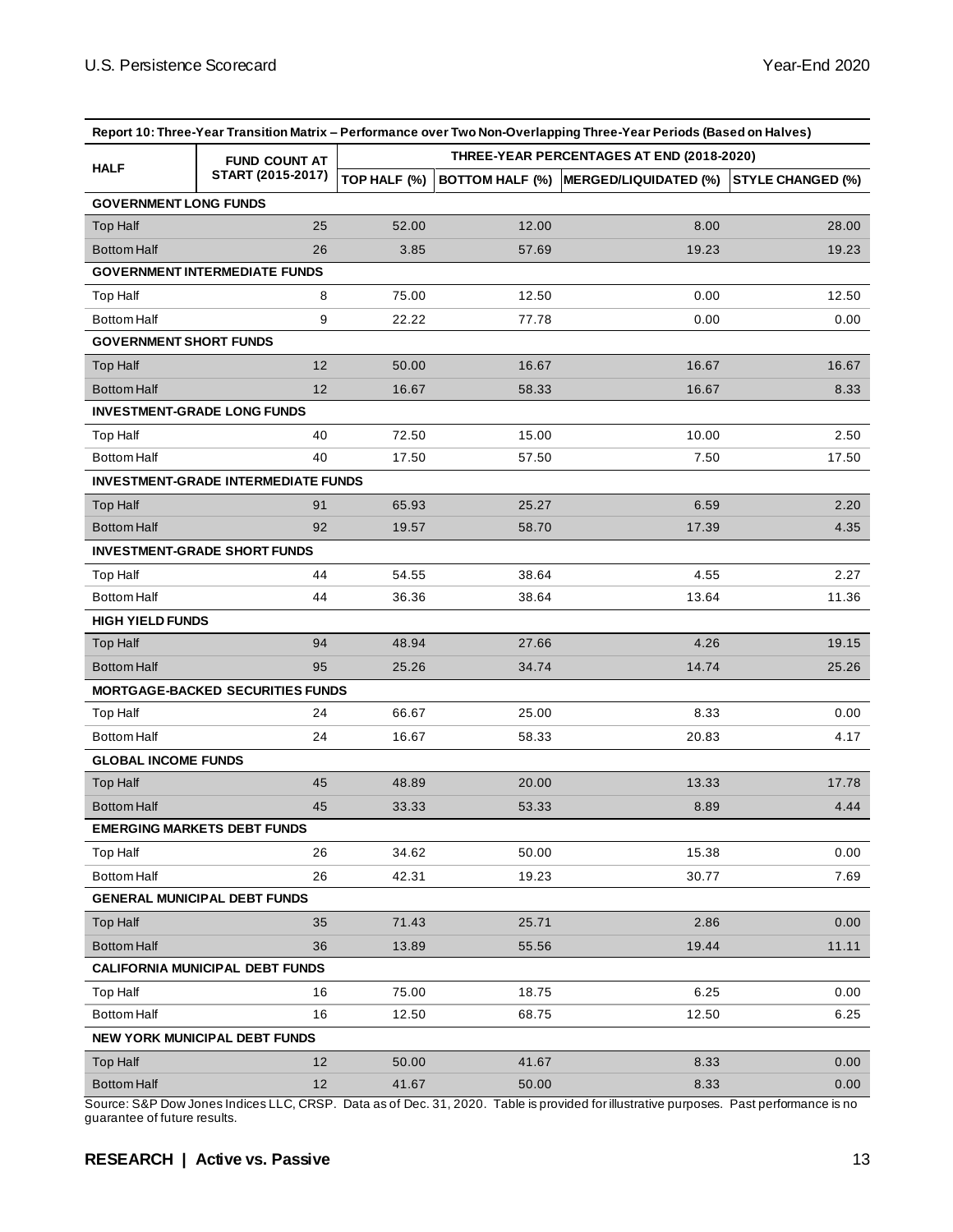| Report 11: Five-Year Transition Matrix - Performance over Two Non-Overlapping Five-Year Periods (Based on Quartile) |                                            |                               |                                          |                               |                               |                                            |                                       |
|---------------------------------------------------------------------------------------------------------------------|--------------------------------------------|-------------------------------|------------------------------------------|-------------------------------|-------------------------------|--------------------------------------------|---------------------------------------|
|                                                                                                                     |                                            |                               | FIVE-YEAR PERCENTAGES AT END (2016-2020) |                               |                               |                                            |                                       |
| <b>QUARTILE</b>                                                                                                     | <b>FUND COUNT AT</b><br>START (2011-2015)  | 1ST<br><b>QUARTILE</b><br>(%) | 2ND<br><b>QUARTILE</b><br>(%)            | 3RD<br><b>QUARTILE</b><br>(%) | 4TH<br><b>QUARTILE</b><br>(%) | <b>MERGED/</b><br><b>LIQUIDATED</b><br>(%) | <b>STYLE</b><br><b>CHANGED</b><br>(%) |
| <b>GOVERNMENT LONG FUNDS</b>                                                                                        |                                            |                               |                                          |                               |                               |                                            |                                       |
| 1st Quartile                                                                                                        | 13                                         | 53.85                         | 15.38                                    | 0.00                          | 0.00                          | 15.38                                      | 15.38                                 |
| 2nd Quartile                                                                                                        | 12                                         | 0.00                          | 33.33                                    | 25.00                         | 8.33                          | 0.00                                       | 33.33                                 |
| 3rd Quartile                                                                                                        | 12                                         | 0.00                          | 8.33                                     | 25.00                         | 8.33                          | 16.67                                      | 41.67                                 |
| 4th Quartile                                                                                                        | 13                                         | 0.00                          | 0.00                                     | 0.00                          | 61.54                         | 38.46                                      | 0.00                                  |
|                                                                                                                     | <b>GOVERNMENT INTERMEDIATE FUNDS</b>       |                               |                                          |                               |                               |                                            |                                       |
| 1st Quartile                                                                                                        | 5                                          | 60.00                         | 0.00                                     | 20.00                         | 0.00                          | 0.00                                       | 20.00                                 |
| 2nd Quartile                                                                                                        | 5                                          | 20.00                         | 40.00                                    | 0.00                          | 0.00                          | 40.00                                      | 0.00                                  |
| 3rd Quartile                                                                                                        | $5\phantom{.0}$                            | 0.00                          | 40.00                                    | 20.00                         | 20.00                         | 20.00                                      | 0.00                                  |
| 4th Quartile                                                                                                        | 6                                          | 0.00                          | 0.00                                     | 33.33                         | 50.00                         | 16.67                                      | 0.00                                  |
| <b>GOVERNMENT SHORT FUNDS</b>                                                                                       |                                            |                               |                                          |                               |                               |                                            |                                       |
| 1st Quartile                                                                                                        | 6                                          | 33.33                         | 16.67                                    | 16.67                         | 0.00                          | 33.33                                      | 0.00                                  |
| 2nd Quartile                                                                                                        | 6                                          | 16.67                         | 16.67                                    | 16.67                         | 0.00                          | 16.67                                      | 33.33                                 |
| 3rd Quartile                                                                                                        | 6                                          | 0.00                          | 16.67                                    | 50.00                         | 16.67                         | 16.67                                      | 0.00                                  |
| 4th Quartile                                                                                                        | $\overline{7}$                             | 0.00                          | 14.29                                    | 0.00                          | 42.86                         | 28.57                                      | 14.29                                 |
|                                                                                                                     | <b>INVESTMENT-GRADE LONG FUNDS</b>         |                               |                                          |                               |                               |                                            |                                       |
| 1st Quartile                                                                                                        | 20                                         | 60.00                         | 25.00                                    | 0.00                          | 0.00                          | 5.00                                       | 10.00                                 |
| 2nd Quartile                                                                                                        | 19                                         | 21.05                         | 31.58                                    | 26.32                         | 5.26                          | 10.53                                      | 5.26                                  |
| 3rd Quartile                                                                                                        | 20                                         | 5.00                          | 10.00                                    | 20.00                         | 30.00                         | 10.00                                      | 25.00                                 |
| 4th Quartile                                                                                                        | 20                                         | 5.00                          | 15.00                                    | 15.00                         | 30.00                         | 20.00                                      | 15.00                                 |
|                                                                                                                     | <b>INVESTMENT-GRADE INTERMEDIATE FUNDS</b> |                               |                                          |                               |                               |                                            |                                       |
| 1st Quartile                                                                                                        | 40                                         | 45.00                         | 32.50                                    | 12.50                         | 5.00                          | 5.00                                       | 0.00                                  |
| 2nd Quartile                                                                                                        | 40                                         | 30.00                         | 25.00                                    | 22.50                         | 2.50                          | 17.50                                      | 2.50                                  |
| 3rd Quartile                                                                                                        | 40                                         | 7.50                          | 22.50                                    | 37.50                         | 10.00                         | 17.50                                      | 5.00                                  |
| 4th Quartile                                                                                                        | 41                                         | 2.44                          | 2.44                                     | 9.76                          | 63.41                         | 19.51                                      | 2.44                                  |
|                                                                                                                     | <b>INVESTMENT-GRADE SHORT FUNDS</b>        |                               |                                          |                               |                               |                                            |                                       |
| 1st Quartile                                                                                                        | 17                                         | 47.06                         | 11.76                                    | 11.76                         | 11.76                         | 17.65                                      | 0.00                                  |
| 2nd Quartile                                                                                                        | 16                                         | 18.75                         | 25.00                                    | 43.75                         | 0.00                          | 12.50                                      | 0.00                                  |
| 3rd Quartile                                                                                                        | 17                                         | 17.65                         | 35.29                                    | 17.65                         | 23.53                         | 5.88                                       | 0.00                                  |
| 4th Quartile                                                                                                        | 17                                         | 5.88                          | 11.76                                    | 11.76                         | 35.29                         | 17.65                                      | 17.65                                 |
| <b>HIGH YIELD FUNDS</b>                                                                                             |                                            |                               |                                          |                               |                               |                                            |                                       |
| 1st Quartile                                                                                                        | 39                                         | 17.95                         | 25.64                                    | 15.38                         | 20.51                         | 5.13                                       | 15.38                                 |
| 2nd Quartile                                                                                                        | 38                                         | 18.42                         | 18.42                                    | 26.32                         | 21.05                         | 5.26                                       | 10.53                                 |
| 3rd Quartile                                                                                                        | 38                                         | 21.05                         | 10.53                                    | 28.95                         | 7.89                          | 18.42                                      | 13.16                                 |
| 4th Quartile                                                                                                        | 39                                         | 17.95                         | 10.26                                    | 7.69                          | 15.38                         | 28.21                                      | 20.51                                 |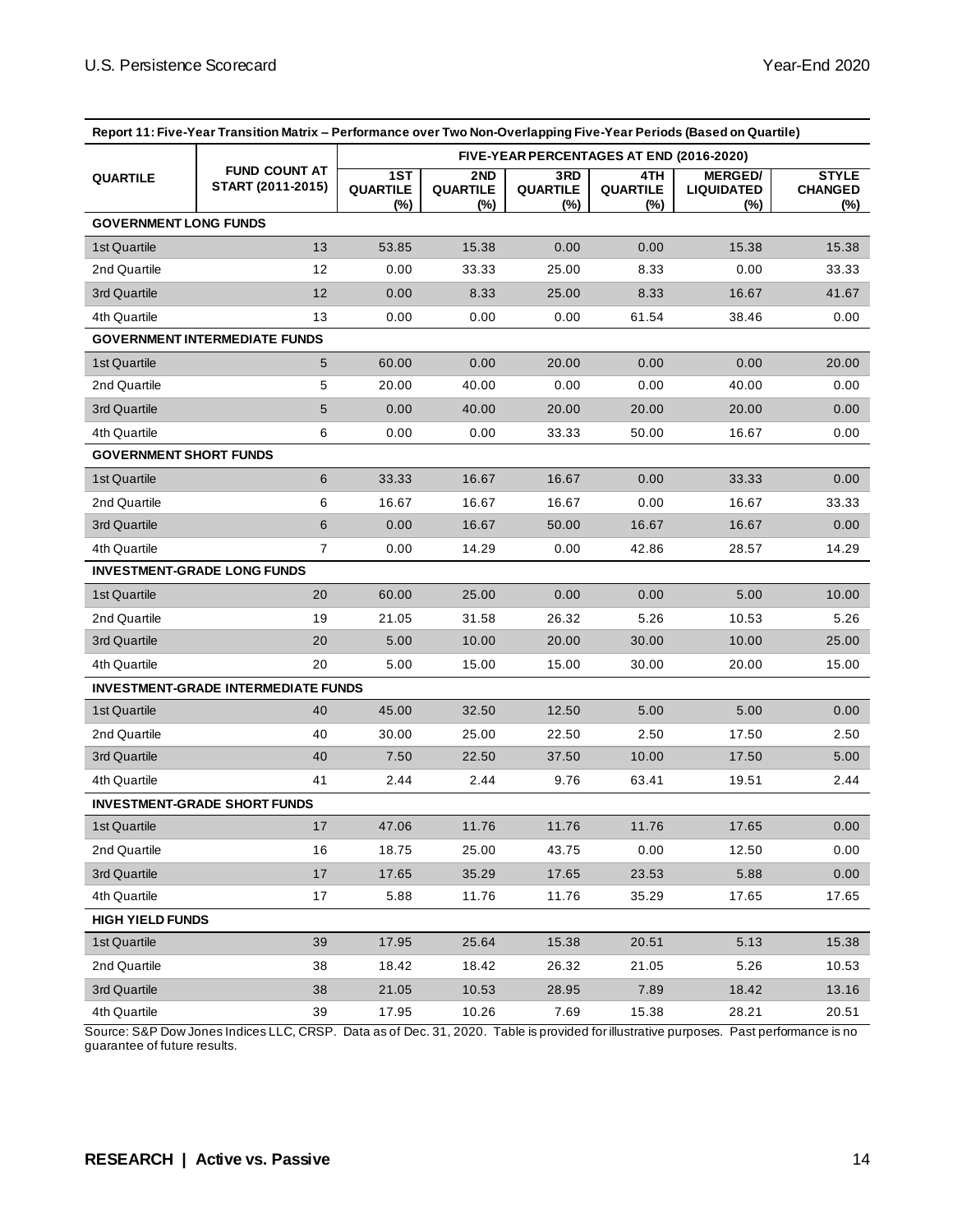| Report 11: Five-Year Transition Matrix - Performance over Two Non-Overlapping Five-Year Periods (Based on Quartile) (cont.) |                                           |                                          |                                  |                               |                                |                                            |                                       |  |
|-----------------------------------------------------------------------------------------------------------------------------|-------------------------------------------|------------------------------------------|----------------------------------|-------------------------------|--------------------------------|--------------------------------------------|---------------------------------------|--|
|                                                                                                                             | <b>FUND COUNT AT</b><br>START (2011-2015) | FIVE-YEAR PERCENTAGES AT END (2016-2020) |                                  |                               |                                |                                            |                                       |  |
| <b>QUARTILE</b>                                                                                                             |                                           | 1ST<br>QUARTILE<br>$(\%)$                | 2ND<br><b>QUARTILE</b><br>$(\%)$ | 3RD<br><b>QUARTILE</b><br>(%) | 4TH.<br><b>QUARTILE</b><br>(%) | <b>MERGED/</b><br><b>LIQUIDATED</b><br>(%) | <b>STYLE</b><br><b>CHANGED</b><br>(%) |  |
|                                                                                                                             | <b>MORTGAGE-BACKED SECURITIES FUNDS</b>   |                                          |                                  |                               |                                |                                            |                                       |  |
| 1st Quartile                                                                                                                | 11                                        | 45.45                                    | 36.36                            | 9.09                          | 0.00                           | 9.09                                       | 0.00                                  |  |
| 2nd Quartile                                                                                                                | 11                                        | 18.18                                    | 18.18                            | 36.36                         | 18.18                          | 9.09                                       | 0.00                                  |  |
| 3rd Quartile                                                                                                                | 11                                        | 0.00                                     | 9.09                             | 18.18                         | 36.36                          | 18.18                                      | 18.18                                 |  |
| 4th Quartile                                                                                                                | 11                                        | 9.09                                     | 18.18                            | 18.18                         | 27.27                          | 27.27                                      | 0.00                                  |  |
| <b>GLOBAL INCOME FUNDS</b>                                                                                                  |                                           |                                          |                                  |                               |                                |                                            |                                       |  |
| 1st Quartile                                                                                                                | 17                                        | 11.76                                    | 11.76                            | 29.41                         | 11.76                          | 5.88                                       | 29.41                                 |  |
| 2nd Quartile                                                                                                                | 17                                        | 29.41                                    | 11.76                            | 11.76                         | 29.41                          | 17.65                                      | 0.00                                  |  |
| 3rd Quartile                                                                                                                | 17                                        | 17.65                                    | 29.41                            | 11.76                         | 17.65                          | 17.65                                      | 5.88                                  |  |
| 4th Quartile                                                                                                                | 17                                        | 5.88                                     | 17.65                            | 17.65                         | 17.65                          | 17.65                                      | 23.53                                 |  |
| <b>EMERGING MARKETS DEBT FUNDS</b>                                                                                          |                                           |                                          |                                  |                               |                                |                                            |                                       |  |
| 1st Quartile                                                                                                                | $\overline{4}$                            | 25.00                                    | 0.00                             | 25.00                         | 25.00                          | 25.00                                      | 0.00                                  |  |
| 2nd Quartile                                                                                                                | 4                                         | 0.00                                     | 25.00                            | 50.00                         | 25.00                          | 0.00                                       | 0.00                                  |  |
| 3rd Quartile                                                                                                                | 4                                         | 25.00                                    | 50.00                            | 0.00                          | 25.00                          | 0.00                                       | 0.00                                  |  |
| 4th Quartile                                                                                                                | 5                                         | 40.00                                    | 0.00                             | 20.00                         | 20.00                          | 20.00                                      | 0.00                                  |  |
|                                                                                                                             | <b>GENERAL MUNICIPAL DEBT FUNDS</b>       |                                          |                                  |                               |                                |                                            |                                       |  |
| 1st Quartile                                                                                                                | 17                                        | 47.06                                    | 35.29                            | 11.76                         | 0.00                           | 5.88                                       | 0.00                                  |  |
| 2nd Quartile                                                                                                                | 16                                        | 25.00                                    | 31.25                            | 18.75                         | 12.50                          | 12.50                                      | 0.00                                  |  |
| 3rd Quartile                                                                                                                | 17                                        | 5.88                                     | 11.76                            | 41.18                         | 11.76                          | 17.65                                      | 11.76                                 |  |
| 4th Quartile                                                                                                                | 17                                        | 5.88                                     | 0.00                             | 5.88                          | 52.94                          | 23.53                                      | 11.76                                 |  |
| <b>CALIFORNIA MUNICIPAL DEBT FUNDS</b>                                                                                      |                                           |                                          |                                  |                               |                                |                                            |                                       |  |
| 1st Quartile                                                                                                                | 9                                         | 44.44                                    | 22.22                            | 22.22                         | 0.00                           | 11.11                                      | 0.00                                  |  |
| 2nd Quartile                                                                                                                | 8                                         | 37.50                                    | 25.00                            | 0.00                          | 12.50                          | 12.50                                      | 12.50                                 |  |
| 3rd Quartile                                                                                                                | 8                                         | 0.00                                     | 37.50                            | 50.00                         | 12.50                          | 0.00                                       | 0.00                                  |  |
| 4th Quartile                                                                                                                | 9                                         | 0.00                                     | 0.00                             | 11.11                         | 44.44                          | 33.33                                      | 11.11                                 |  |
| <b>NEW YORK MUNICIPAL DEBT FUNDS</b>                                                                                        |                                           |                                          |                                  |                               |                                |                                            |                                       |  |
| 1st Quartile                                                                                                                | $\overline{7}$                            | 57.14                                    | 14.29                            | 0.00                          | 0.00                           | 14.29                                      | 14.29                                 |  |
| 2nd Quartile                                                                                                                | 6                                         | 33.33                                    | 16.67                            | 50.00                         | 0.00                           | 0.00                                       | 0.00                                  |  |
| 3rd Quartile                                                                                                                | 6                                         | 0.00                                     | 33.33                            | 16.67                         | 33.33                          | 16.67                                      | 0.00                                  |  |
| 4th Quartile                                                                                                                | 7                                         | 0.00                                     | 14.29                            | 28.57                         | 42.86                          | 14.29                                      | 0.00                                  |  |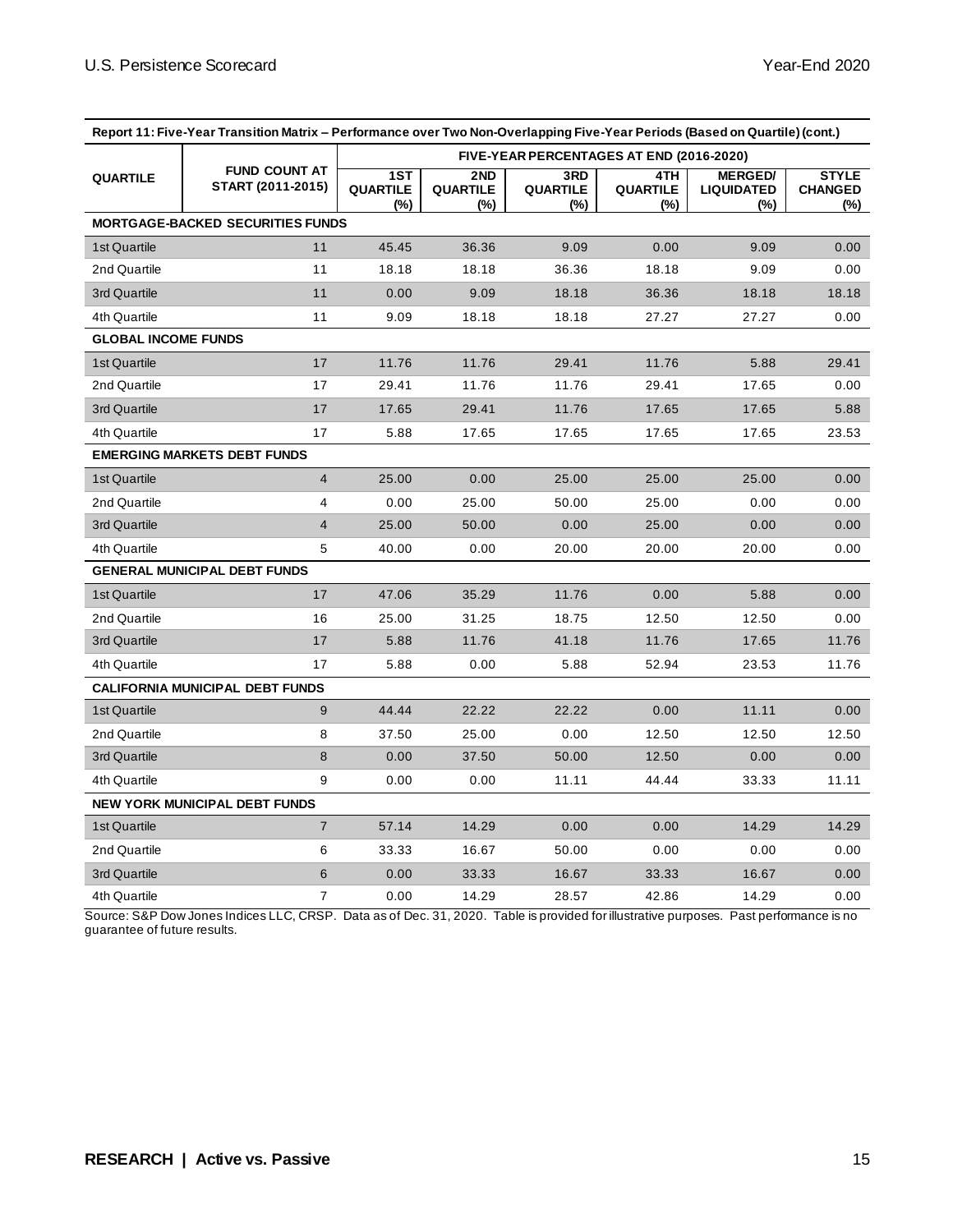| Report 12: Five-Year Transition Matrix - Performance over Two Non-Overlapping Five-Year Periods (Based on Halves) |                                            |                                          |                        |                              |                          |  |  |  |
|-------------------------------------------------------------------------------------------------------------------|--------------------------------------------|------------------------------------------|------------------------|------------------------------|--------------------------|--|--|--|
|                                                                                                                   | <b>FUND COUNT AT</b>                       | FIVE-YEAR PERCENTAGES AT END (2016-2020) |                        |                              |                          |  |  |  |
| <b>HALF</b>                                                                                                       | START (2011-2015)                          | TOP HALF (%)                             | <b>BOTTOM HALF (%)</b> | <b>MERGED/LIQUIDATED (%)</b> | <b>STYLE CHANGED (%)</b> |  |  |  |
| <b>GOVERNMENT LONG FUNDS</b>                                                                                      |                                            |                                          |                        |                              |                          |  |  |  |
| <b>Top Half</b>                                                                                                   | 25                                         | 52.00                                    | 16.00                  | 8.00                         | 24.00                    |  |  |  |
| <b>Bottom Half</b>                                                                                                | 25                                         | 4.00                                     | 48.00                  | 28.00                        | 20.00                    |  |  |  |
|                                                                                                                   | <b>GOVERNMENT INTERMEDIATE FUNDS</b>       |                                          |                        |                              |                          |  |  |  |
| <b>Top Half</b>                                                                                                   | 10                                         | 60.00                                    | 10.00                  | 20.00                        | 10.00                    |  |  |  |
| <b>Bottom Half</b>                                                                                                | 11                                         | 18.18                                    | 63.64                  | 18.18                        | 0.00                     |  |  |  |
| <b>GOVERNMENT SHORT FUNDS</b>                                                                                     |                                            |                                          |                        |                              |                          |  |  |  |
| <b>Top Half</b>                                                                                                   | 12                                         | 41.67                                    | 16.67                  | 25.00                        | 16.67                    |  |  |  |
| <b>Bottom Half</b>                                                                                                | 13                                         | 15.38                                    | 53.85                  | 23.08                        | 7.69                     |  |  |  |
| <b>INVESTMENT-GRADE LONG FUNDS</b>                                                                                |                                            |                                          |                        |                              |                          |  |  |  |
| <b>Top Half</b>                                                                                                   | 39                                         | 69.23                                    | 15.38                  | 7.69                         | 7.69                     |  |  |  |
| <b>Bottom Half</b>                                                                                                | 40                                         | 17.50                                    | 47.50                  | 15.00                        | 20.00                    |  |  |  |
|                                                                                                                   | <b>INVESTMENT-GRADE INTERMEDIATE FUNDS</b> |                                          |                        |                              |                          |  |  |  |
| <b>Top Half</b>                                                                                                   | 80                                         | 66.25                                    | 21.25                  | 11.25                        | 1.25                     |  |  |  |
| <b>Bottom Half</b>                                                                                                | 81                                         | 17.28                                    | 60.49                  | 18.52                        | 3.70                     |  |  |  |
|                                                                                                                   | <b>INVESTMENT-GRADE SHORT FUNDS</b>        |                                          |                        |                              |                          |  |  |  |
| <b>Top Half</b>                                                                                                   | 33                                         | 51.52                                    | 33.33                  | 15.15                        | 0.00                     |  |  |  |
| <b>Bottom Half</b>                                                                                                | 34                                         | 35.29                                    | 44.12                  | 11.76                        | 8.82                     |  |  |  |
| <b>HIGH YIELD FUNDS</b>                                                                                           |                                            |                                          |                        |                              |                          |  |  |  |
| <b>Top Half</b>                                                                                                   | 77                                         | 40.26                                    | 41.56                  | 5.19                         | 12.99                    |  |  |  |
| <b>Bottom Half</b><br>77                                                                                          |                                            | 29.87                                    | 29.87                  | 23.38                        | 16.88                    |  |  |  |
|                                                                                                                   | <b>MORTGAGE-BACKED SECURITIES FUNDS</b>    |                                          |                        |                              |                          |  |  |  |
| Top Half                                                                                                          | 22                                         | 59.09                                    | 31.82                  | 9.09                         | 0.00                     |  |  |  |
| <b>Bottom Half</b>                                                                                                | 22                                         | 18.18                                    | 50.00                  | 22.73                        | 9.09                     |  |  |  |
| <b>GLOBAL INCOME FUNDS</b>                                                                                        |                                            |                                          |                        |                              |                          |  |  |  |
| <b>Top Half</b>                                                                                                   | 34                                         | 32.35                                    | 41.18                  | 11.76                        | 14.71                    |  |  |  |
| <b>Bottom Half</b>                                                                                                | 34                                         | 35.29                                    | 32.35                  | 17.65                        | 14.71                    |  |  |  |
| <b>EMERGING MARKETS DEBT FUNDS</b>                                                                                |                                            |                                          |                        |                              |                          |  |  |  |
| Top Half                                                                                                          | 8                                          | 25.00                                    | 62.50                  | 12.50                        | 0.00                     |  |  |  |
| <b>Bottom Half</b>                                                                                                | 9                                          | 55.56                                    | 33.33                  | 11.11                        | 0.00                     |  |  |  |
| <b>GENERAL MUNICIPAL DEBT FUNDS</b>                                                                               |                                            |                                          |                        |                              |                          |  |  |  |
| Top Half                                                                                                          | 33                                         | 69.70                                    | 21.21                  | 9.09                         | 0.00                     |  |  |  |
| <b>Bottom Half</b>                                                                                                | 34                                         | 11.76                                    | 55.88                  | 20.59                        | 11.76                    |  |  |  |
| <b>CALIFORNIA MUNICIPAL DEBT FUNDS</b>                                                                            |                                            |                                          |                        |                              |                          |  |  |  |
| Top Half                                                                                                          | 17                                         | 64.71                                    | 17.65                  | 11.76                        | 5.88                     |  |  |  |
| <b>Bottom Half</b>                                                                                                | 17                                         | 17.65                                    | 58.82                  | 17.65                        | 5.88                     |  |  |  |
| <b>NEW YORK MUNICIPAL DEBT FUNDS</b>                                                                              |                                            |                                          |                        |                              |                          |  |  |  |
| <b>Top Half</b>                                                                                                   | 13                                         | 61.54                                    | 23.08                  | 7.69                         | 7.69                     |  |  |  |
| <b>Bottom Half</b>                                                                                                | 13                                         | 23.08                                    | 61.54                  | 15.38                        | 0.00                     |  |  |  |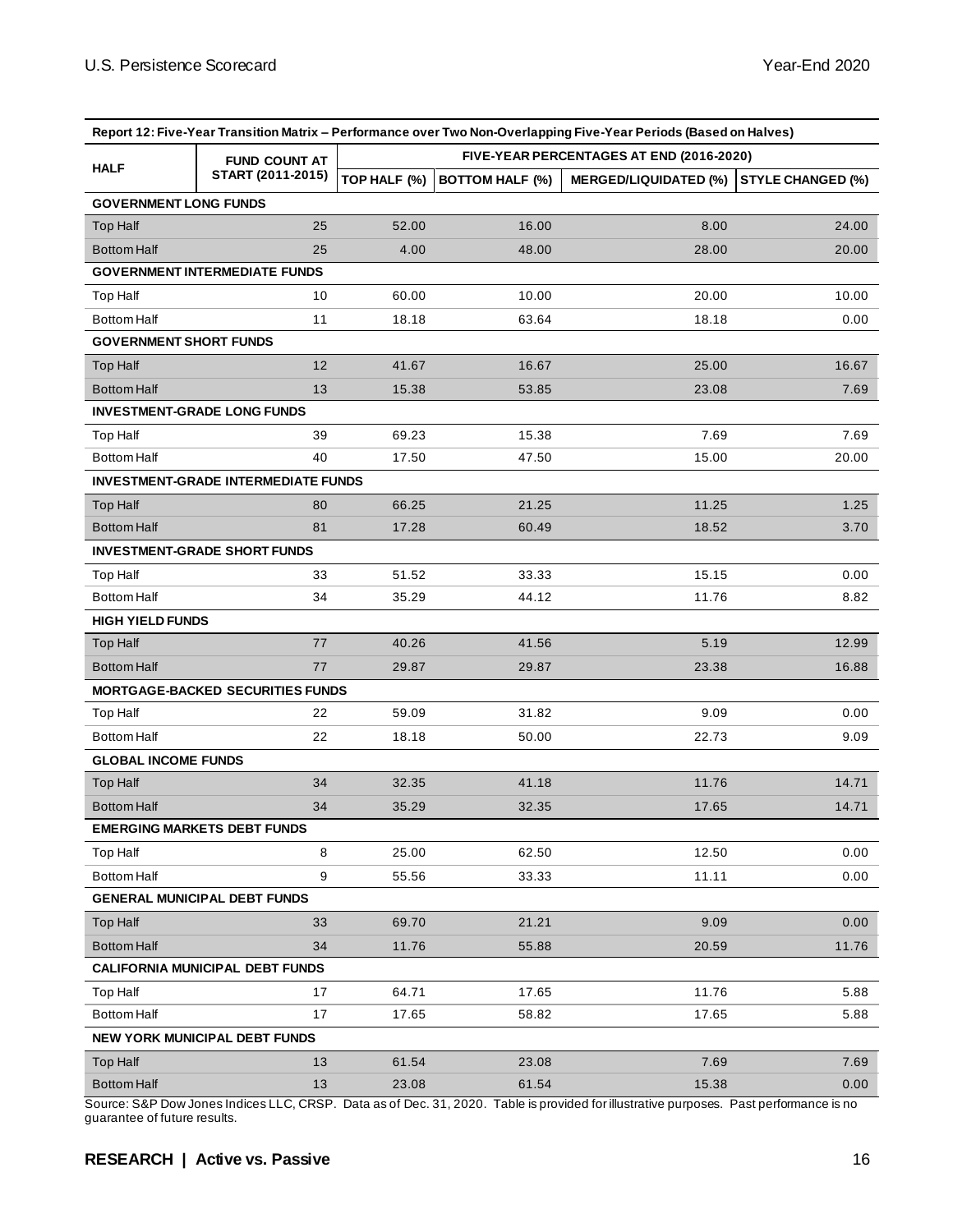| <b>S&amp;P DJI RESEARCH CONTRIBUTORS</b> |                           |                                  |  |  |  |  |  |
|------------------------------------------|---------------------------|----------------------------------|--|--|--|--|--|
| Sunjiv Mainie, CFA, CQF                  | Global Head               | sunjiv.mainie@spglobal.com       |  |  |  |  |  |
| Jake Vukelic                             | <b>Business Manager</b>   | jake.vukelic@spglobal.com        |  |  |  |  |  |
| <b>GLOBAL RESEARCH &amp; DESIGN</b>      |                           |                                  |  |  |  |  |  |
| <b>AMERICAS</b>                          |                           |                                  |  |  |  |  |  |
| Gaurav Sinha                             | Americas Head             | gaurav.sinha@spglobal.com        |  |  |  |  |  |
| Laura Assis                              | Analyst                   | laura.assis@spglobal.com         |  |  |  |  |  |
| Cristopher Anguiano, FRM                 | Senior Analyst            | cristopher.anguiano@spglobal.com |  |  |  |  |  |
| Nazerke Bakytzhan, PhD                   | Senior Analyst            | nazerke.bakytzhan@spglobal.com   |  |  |  |  |  |
| Smita Chirputkar                         | Director                  | smita.chirputkar@spqlobal.com    |  |  |  |  |  |
| Rachel Du                                | Senior Analyst            | <u>rachel.du@spglobal.com</u>    |  |  |  |  |  |
| Bill Hao                                 | Director                  | wenli.hao@spglobal.com           |  |  |  |  |  |
| Qing Li                                  | Director                  | ging.li@spglobal.com             |  |  |  |  |  |
| Berlinda Liu, CFA                        | Director                  | berlinda.liu@spglobal.com        |  |  |  |  |  |
| Lalit Ponnala, PhD                       | Director                  | lalit.ponnala@spglobal.com       |  |  |  |  |  |
| Maria Sanchez, CIPM                      | Associate Director        | maria.sanchez@spqlobal.com       |  |  |  |  |  |
| Hong Xie, CFA                            | Senior Director           | hong.xie@spglobal.com            |  |  |  |  |  |
| <b>APAC</b>                              |                           |                                  |  |  |  |  |  |
| Priscilla Luk                            | <b>APAC</b> Head          | priscilla.luk@spglobal.com       |  |  |  |  |  |
| Arpit Gupta                              | Senior Analyst            | arpit.qupta1@spqlobal.com        |  |  |  |  |  |
| Akash Jain                               | Associate Director        | akash.jain@spglobal.com          |  |  |  |  |  |
| Anurag Kumar                             | Senior Analyst            | anurag.kumar@spglobal.com        |  |  |  |  |  |
| Xiaoya Qu                                | Senior Analyst            | xiaoya.qu@spglobal.com           |  |  |  |  |  |
| Yan Sun                                  | Senior Analyst            | van.sun@spglobal.com             |  |  |  |  |  |
| Tim Wang                                 | Senior Analyst            | tim.wang@spglobal.com            |  |  |  |  |  |
| Liyu Zeng, CFA                           | Director                  | liyu.zeng@spglobal.com           |  |  |  |  |  |
| <b>EMEA</b>                              |                           |                                  |  |  |  |  |  |
| Andrew Innes                             | <b>EMEA Head</b>          | andrew.innes@spglobal.com        |  |  |  |  |  |
| Alberto Allegrucci, PhD                  | Senior Analyst            | alberto.allegrucci@spglobal.com  |  |  |  |  |  |
| Panos Brezas, PhD                        | Senior Analyst            | panos.brezas@spglobal.com        |  |  |  |  |  |
| Leonardo Cabrer, PhD                     | Associate Director        | leonardo.cabrer@spglobal.com     |  |  |  |  |  |
| Andrew Cairns, CFA                       | <b>Associate Director</b> | andrew.cairns@spglobal.com       |  |  |  |  |  |
| Niall Gilbride, CFA                      | Senior Analyst            | niall.gilbride@spglobal.com      |  |  |  |  |  |
| Rui Li, ACA                              | Senior Analyst            | rui.li@spglobal.com              |  |  |  |  |  |
| Jingwen Shi, PhD                         | Senior Analyst            | jingwen.shi@spglobal.com         |  |  |  |  |  |
| <b>INDEX INVESTMENT STRATEGY</b>         |                           |                                  |  |  |  |  |  |
| Craig J. Lazzara, CFA                    | Global Head               | craig.lazzara@spglobal.com       |  |  |  |  |  |
| Fei Mei Chan                             | Director                  | feimei.chan@spglobal.com         |  |  |  |  |  |
| Tim Edwards, PhD                         | Managing Director         | tim.edwards@spglobal.com         |  |  |  |  |  |
| Anu R. Ganti, CFA                        | Senior Director           | anu.ganti@spglobal.com           |  |  |  |  |  |
| Sherifa Issifu                           | Associate                 | sherifa.issifu@spglobal.com      |  |  |  |  |  |